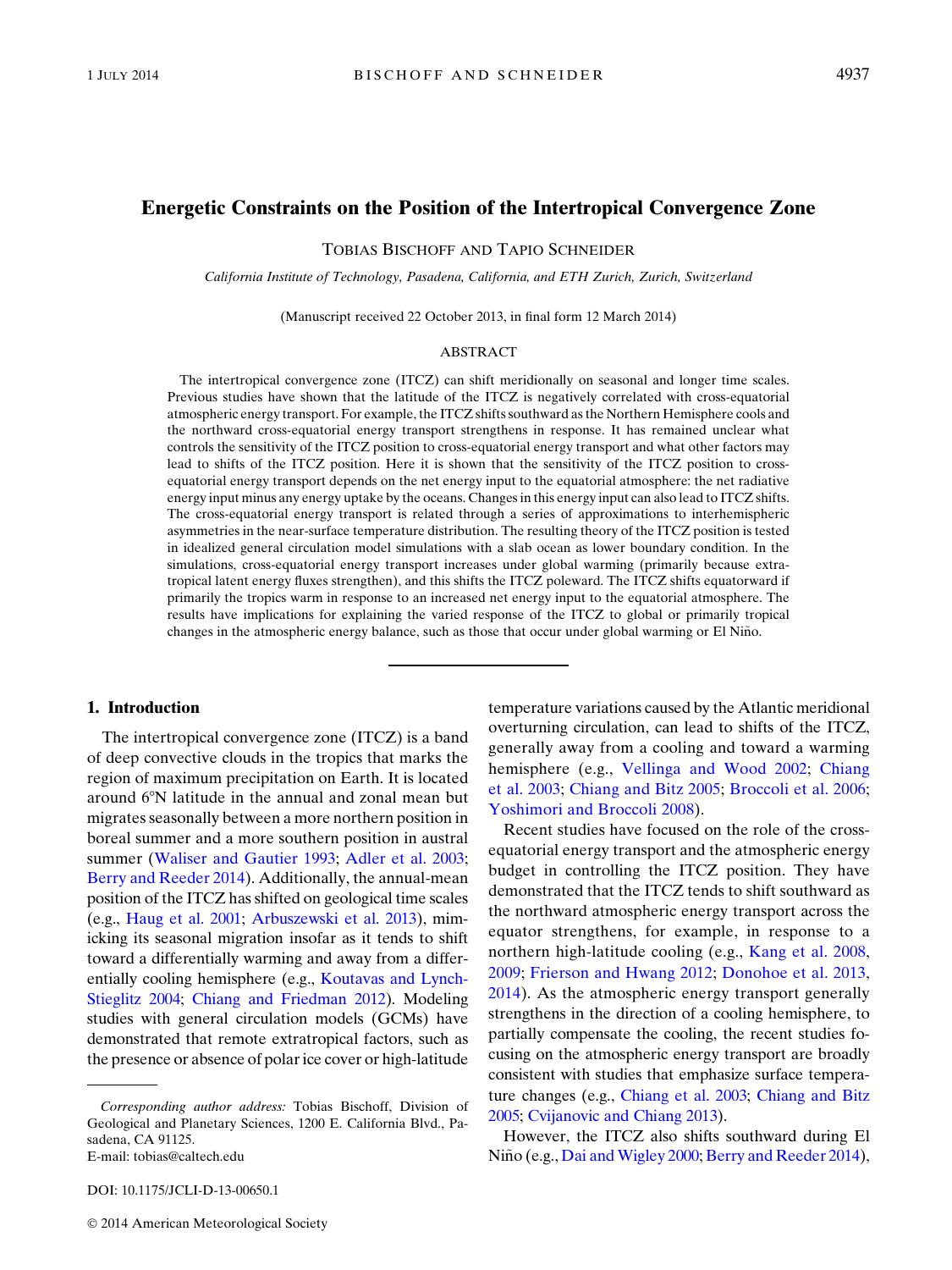an observation not easily related to changes in crossequatorial energy transport. A quantitative understanding of the factors controlling the ITCZ position, including the sensitivity of the ITCZ to changes in cross-equatorial energy transport, has remained elusive. That other factors than those hitherto considered must influence the ITCZ position is evident already for dimensional reasons: for example, it is empirically clear that the ITCZ position, which has units of length (e.g., displacement from the equator), is sensitive to the cross-equatorial atmospheric energy transport, which has units of power when integrated over latitude circles. To relate these two physical quantities, another quantity with units of power per unit length must enter any relation between ITCZ position and cross-equatorial energy transport.

Here we derive a quantitative relation between the cross-equatorial energy transport and the position of the ITCZ from the atmospheric energy balance. We show that the net energy input to the equatorial atmosphere is the natural quantity of units of power per unit of length to relate the ITCZ position to the cross-equatorial energy transport. We use an idealized GCM to demonstrate that the theoretically derived relation accurately captures the factors controlling the ITCZ position under both global and primarily tropical warming. The global and primarily tropical warming represent in an idealized manner aspects of what occurs under global warming associated with increased greenhouse gas concentrations and under more local tropical warming associated with changes in the tropical energy budget, such as occur during El Niño. We find that the ITCZ generally shifts away from the equator under global warming and toward the equator under primarily tropical warming.

However, other factors not taken into account in our simulations, such as differential changes in aerosol loading between the hemispheres (e.g., [Rotstayn and](#page-14-6) [Lohmann 2002;](#page-14-6) [Hwang et al. 2013\)](#page-14-7), likely would modulate the results we obtain in an idealized setting.

### 2. Theory

# Atmospheric energy balance and energy transport

Neglecting the relatively small kinetic energy of atmospheric motions and energy storage in the atmosphere and on land surfaces, the zonal-mean energy balance integrated over atmospheric columns is [\(Neelin and Held](#page-14-8) [1987](#page-14-8))

$$
S - \mathcal{L} - \mathcal{O} = \partial_y \langle \overline{vh} \rangle. \tag{1}
$$

<span id="page-1-0"></span>The left-hand side represents the net energy input to the atmosphere: the net incoming shortwave radiation S minus the outgoing longwave radiation  $\mathcal L$  and any net energy uptake  $\mathcal O$  by the oceans (or more generally the surface), associated with uptake/release of stored energy and/or ocean energy flux divergence. The right-hand side represents the divergence of the meridional flux (meridional velocity  $v$ ) of moist static energy  $h$  in the atmosphere.<sup>1</sup> To simplify notation, we have adopted local Cartesian coordinates for small displacements  $y =$  $a\phi$  from the equator (Earth's radius a and latitude  $\phi$ ), suppressing  $cos(\phi)$  factors in the divergence; however, we perform all actual calculations in spherical coordinates. Angle brackets  $\langle \cdot \rangle$  represent a mass-weighted integral<br>over an atmospheric column, and overbars denote a time over an atmospheric column, and overbars denote a time and zonal mean. Equation  $(1)$  states that any net energy input into the atmosphere must be balanced by a dynamic atmospheric energy transport from latitudes of net energy input (tropics) to latitudes of net energy deficit (extratropics).

At the ITCZ, low-level winds converge and upperlevel winds diverge. To the extent that the latitude at which the mean meridional winds change sign does not vary strongly with altitude and that eddy fluxes across this latitude are negligible, the zonal-mean ITCZ is located close to the latitude  $\delta$  at which the atmospheric energy flux  $\langle vh \rangle_{\delta}$  changes sign (e.g., [Kang et al. 2008,](#page-14-4) [2009](#page-14-5)). The location of the zonal-mean precipitation maximum and the location where the atmospheric energy flux changes sign may not exactly coincide, and their separation may change with climate or seasons [\(Donohoe](#page-13-9) [et al. 2013](#page-13-9)). We assume, however, that the responses in both quantities are correlated at least as long as the ITCZ remains close to the equator, and we focus on inferring the latitude where the atmospheric energy flux changes sign given the cross-equatorial energy transport and the net energy input to the tropical atmosphere. Expanding the atmospheric energy flux at a low-latitude  $\delta$  around the cross-equatorial flux, we obtain, to first order in  $\delta$ ,

$$
0 \approx \langle \overline{vh} \rangle_{\delta} = \langle \overline{vh} \rangle_{0} + a \partial_{y} \langle \overline{vh} \rangle_{0} \delta, \qquad (2)
$$

<span id="page-1-1"></span>where the subscript 0 denotes quantities evaluated at the equator. Solving for  $\delta$  and substituting for the atmospheric energy flux divergence  $[Eq. (1)]$  $[Eq. (1)]$  at the equator gives the ITCZ position

$$
\delta \approx -\frac{1}{a} \frac{\langle v h \rangle_0}{S_0 - \mathcal{L}_0 - \mathcal{O}_0}.
$$
 (3)

<sup>&</sup>lt;sup>1</sup>The moist static energy  $h = s + l$  is defined as the sum of dry static energy  $s = c_pT + gz$  and latent energy  $l = L_vq$ , where  $L_v$  is the latent heat of vaporization,  $q$  is the specific humidity, and other symbols have their usual meanings.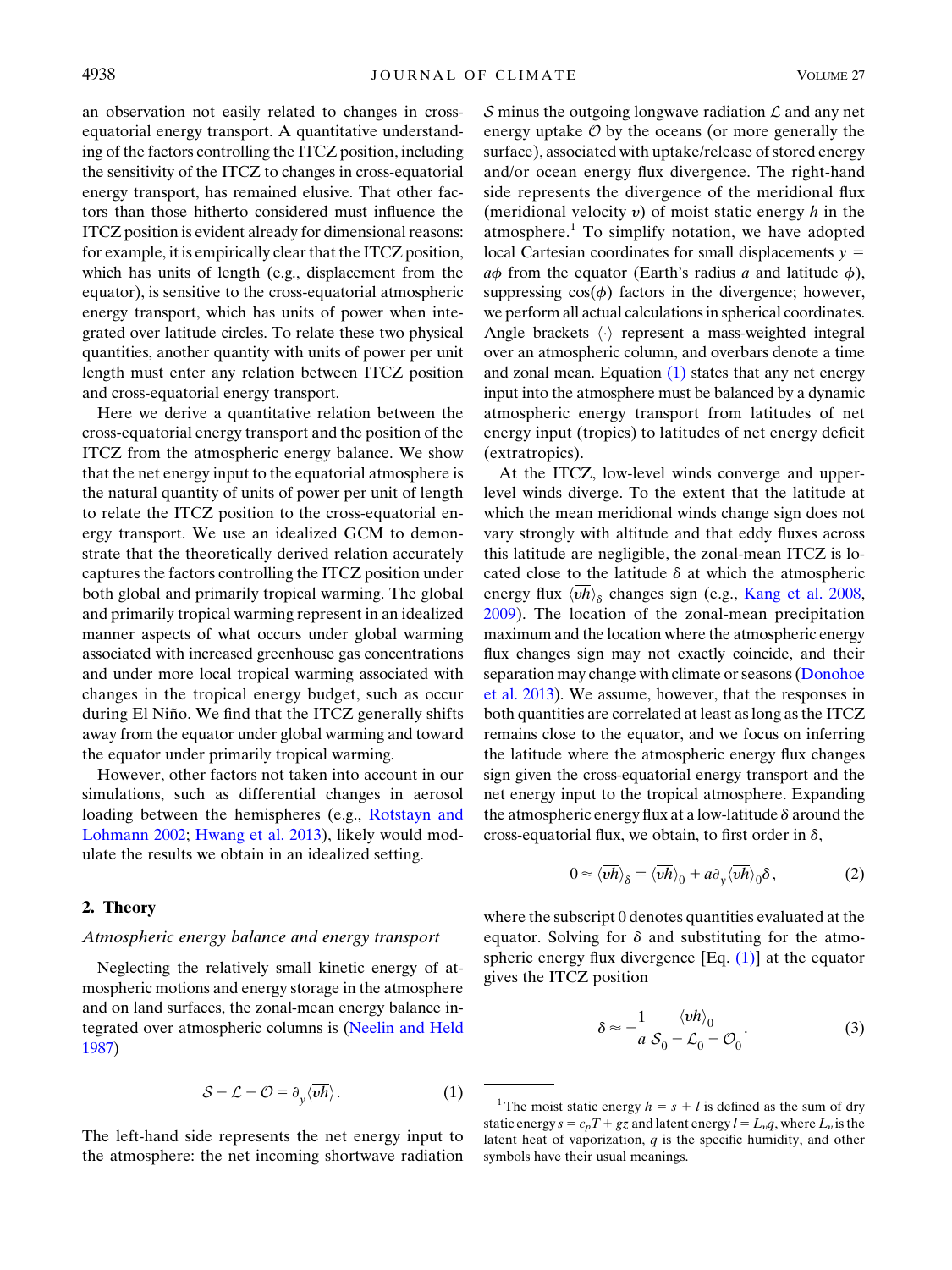<span id="page-2-0"></span>

FIG. 1. Qualitative behavior of the ITCZ position (large dots) as the northward cross-equatorial atmospheric energy flux  $\langle v h \rangle_0$  decreases (blue line) and as the net energy input to the equatorial atmosphere  $S_0 - \mathcal{L}_0 - \mathcal{O}_0 = \partial_y \langle \overline{vh} \rangle_0$  increases (red line). Decreased northward energy flux at the equator shifts the zero of the energy flux and hence the ITCZ poleward. Increased energy input increases the divergence (slope) of the energy flux and shifts its zero and hence the ITCZ equatorward.

This shows that the ITCZ position, to first order in  $\delta$ , is proportional to the negative of the atmospheric energy flux across the equator  $\langle \overline{vh} \rangle_0$ , with the sensitivity of this dependence (the proportionality ''constant,'' which need not be constant) determined by the net energy input to the equatorial atmosphere  $S_0 - \mathcal{L}_0 - \mathcal{O}_0$ .<sup>2</sup> For Earth's annual- and zonal-mean equatorial net energy input of about  $10-20 \text{ W m}^{-2}$  ([Fasullo and Trenberth 2008\)](#page-13-13), it implies that the ITCZ shifts approximately  $1^{\circ}-2^{\circ}$  southward for every 0.1 PW increase in northward cross-equatorial atmospheric energy transport, holding the net energy input fixed.

Equation [\(3\)](#page-1-1) provides a first-order quantitative basis for understanding the anticorrelation between crossequatorial energy transport and ITCZ position seen in GCM simulations (e.g., [Kang et al. 2008,](#page-14-4) [2009;](#page-14-5) [Frierson](#page-13-8) [and Hwang 2012](#page-13-8); [Donohoe et al. 2013\)](#page-13-9). Additionally, it explains how and by how much the ITCZ can shift in response to equatorial changes that may not have a signature in cross-equatorial energy transport: If the net energy input to the equatorial atmosphere in the denominator of Eq.  $(3)$  changes, the sensitivity of the ITCZ position to cross-equatorial energy transport changes, and that alone can shift the ITCZ (see [Fig. 1](#page-2-0) for an illustration). For example, the increased net energy input to the equatorial atmosphere during El Niño by itself (apart from any change in cross-equatorial energy transport) implies an equatorward shift of the ITCZ according to Eq.[\(3\)](#page-1-1), as is in fact observed (e.g., [Dai and Wigley 2000;](#page-13-12) [Berry and Reeder 2014](#page-13-1)). Changes in the net energy input to the equatorial atmosphere may also explain why the ITCZ shifts as tropical cloud parameterizations are varied in GCMs [\(Kang et al. 2008,](#page-14-4) [2009\)](#page-14-5).

The linear approximation implicit in Eq.  $(3)$  gives the exact position of the zero of the atmospheric energy flux if the energy flux varies linearly with latitude in the vicinity of the equator (as illustrated in  $Fig. 1$ ). Where this is inaccurate—that is, where the energy flux varies more strongly with latitude near the equator, as it does regionally—higher-order terms in the expansion, involving higher derivatives of the atmospheric energy flux near the equator, may be needed to improve the approximation. However, in the zonal and annual mean, Eq.  $(3)$ approximates the zero of the atmospheric energy flux to within  $1^\circ$ – $2^\circ$  accuracy, according to the data provided by [Fasullo and Trenberth \(2008\).](#page-13-13)

To connect the cross-equatorial energy transport to interhemispheric asymmetries, we integrate the energy balance  $[Eq. (1)]$  $[Eq. (1)]$  separately from the equator to the latitudes  $\phi_N$  and  $\phi_S$  near the northern and southern edges of the Hadley circulation where the mean meridional energy flux  $\langle \overline{v}h \rangle$  vanishes, and the total flux  $\langle vh \rangle = \langle \overline{v}h \rangle + \langle v'h \rangle$ approximately reduces to the eddy flux  $\langle \overline{v'h'} \rangle$ . In the present climate, this occurs near  $\phi_{N,S} \approx \pm 35^{\circ}$ . The two integrations yield two expressions that can be combined to give the cross-equatorial atmospheric energy flux in terms of interhemispheric asymmetries in eddy energy fluxes at  $\phi_s$  and  $\phi_N$  and in the net atmospheric energy input between  $\phi_S$  and  $\phi_N$ ,

<span id="page-2-1"></span>
$$
\langle \overline{vh} \rangle_0 \approx \{ \langle \overline{v'h'} \rangle \}_S^N - \left\{ \int_0^y (\mathcal{S} - \mathcal{L} - \mathcal{O}) \, dy \right\}_S^N. \tag{4}
$$

Here, the braces  $\{\cdot\}_{S}^{N}$  denote the arithmetic mean of  $(\cdot)$ <br>evaluated at  $\phi_{\lambda}$  and  $\phi_{\lambda}$ . This relation is diagnostic in the evaluated at  $\phi_N$  and  $\phi_S$ . This relation is diagnostic in the sense that the location where the mean meridional energy flux vanishes is not a constant but may change with climate. For a hemispherically symmetric planet, the eddy energy flux and input integral on the right-hand side of Eq. [\(4\)](#page-2-1) are hemispherically antisymmetric; their arithmetic means at  $\phi_N$  and  $\phi_S$  are zero, and so is the cross-equatorial atmospheric energy flux. Any nonzero cross-equatorial atmospheric energy flux arises from asymmetries in the eddy energy flux at  $\phi_{NS}$  and from asymmetries in the energy input to the atmosphere within the tropical latitude belt between  $\phi_S$  and  $\phi_N$ , for example, by asymmetries in ocean energy flux divergence. On

 $2A$  slightly more accurate relation is obtained if the net energy input in the denominator is not evaluated at the equator but is averaged between the equator and the ITCZ; however, given the uncertainties in the inferred net energy input, this makes little difference in Earth's atmosphere.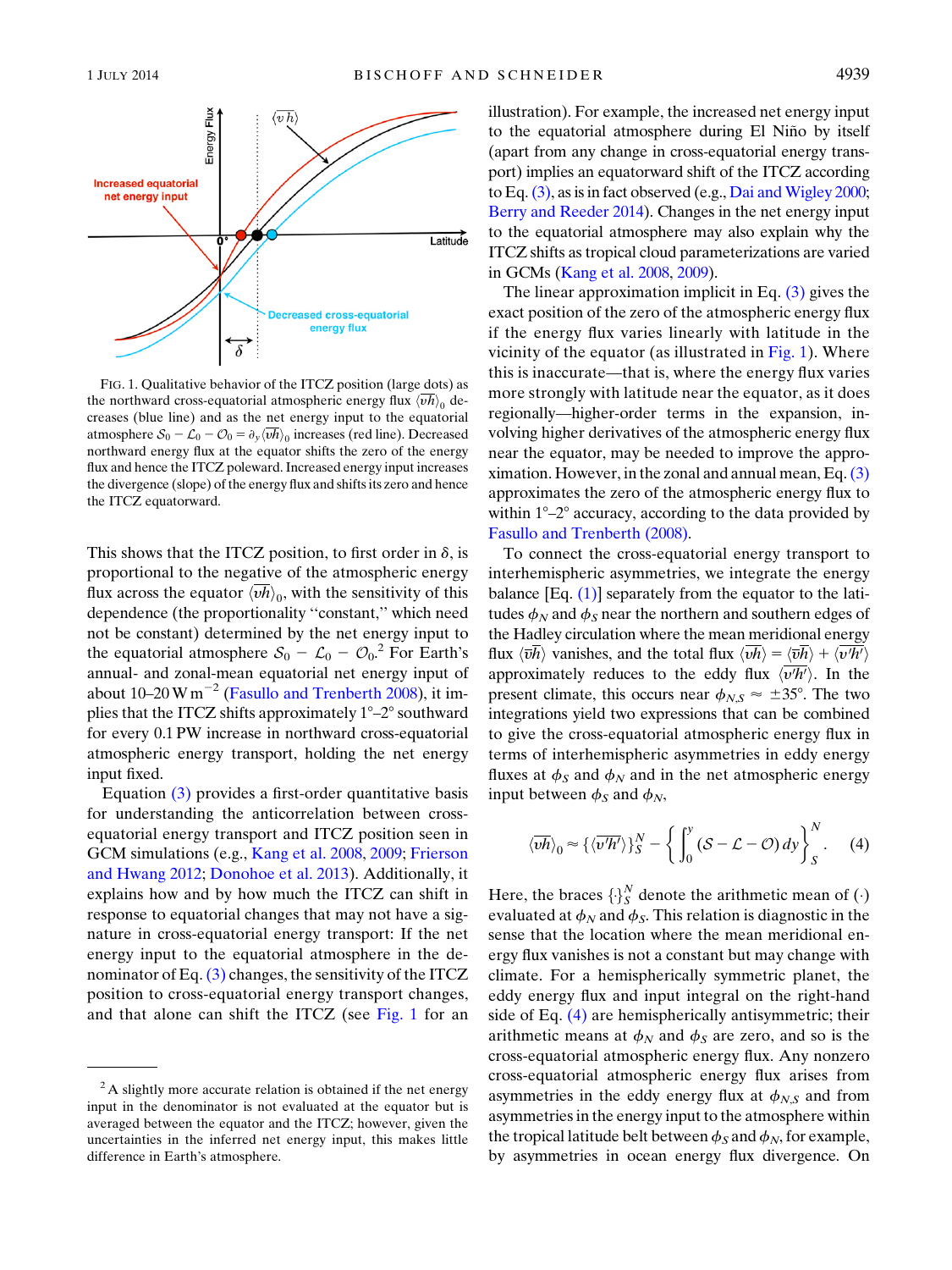Earth currently, the eddy flux  $\langle v'h' \rangle$  approximately ex-<br>ports 0.5 PW more at the southern edge of the tropics ports 0.5 PW more at the southern edge of the tropics than at the northern, giving a hemispherically asymmetric contribution [first term on the right-hand side of Eq.  $(4)$ ] of about  $-0.25$  PW [\(Frierson et al. 2013\)](#page-13-14). By contrast, the interhemispheric asymmetry in the net energy input to the tropical belt (second term) amounts to about 0.1 PW and so is comparatively small [\(Fasullo and Trenberth](#page-13-13) [2008](#page-13-13)). From this perspective, an annual- and zonal-mean ITCZ in the Northern Hemisphere arises primarily because eddies transport more energy poleward in the southern than in the northern extratropics (cf. [Kang et al.](#page-14-4) [2008](#page-14-4), [2009](#page-14-5)), at least in part because the oceanic meridional overturning circulation cools the southern and warms the northern high latitudes (Fučkar et al. 2013; [Marshall et al. 2013;](#page-14-9) [Frierson et al. 2013](#page-13-14)). This leads to weaker pole–equator temperature gradients and weaker eddy energy fluxes in the Northern Hemisphere and ultimately to a northward displaced ITCZ. However, these inferences are uncertain, because both oceanic and atmospheric energy fluxes and the net energy input to the atmosphere within the tropical belt are uncertain, with standard errors in meridional energy fluxes of at least  $\pm 0.2$  PW ([Ganachaud and Wunsch 2000;](#page-13-16) [Mayer and](#page-14-10) [Haimberger 2012](#page-14-10)).

Before relating interhemispheric asymmetries in energy fluxes to those in surface temperatures through a series of closure approximations, we illustrate and test the energetic constraints on the ITCZ position with GCM simulations.

# 3. GCM simulations

We use an idealized moist GCM to be able to test the validity of the theoretical Eqs.  $(3)$  and  $(4)$  over a wider range of climates than those of Earth's recent past and proximate future. This allows us to delineate the range of validity of the expressions more clearly than would be possible by analyzing observations or simulating climate changes with a comprehensive GCM. With the idealized GCM, we can investigate separately the effects of tropical energy input changes and cross-equatorial energy flux changes, effects that usually occur together during ENSO or global warming. Our GCM is that of [O'Gorman and](#page-14-11) [Schneider \(2008\),](#page-14-11) which is similar to that used in [Frierson](#page-13-17) [et al. \(2006\)](#page-13-17) and [Frierson \(2007\).](#page-13-18) The GCM uses a twostream radiation scheme without clouds or aerosols, and the lower boundary consists of a slab ocean. We explore two different energy budget perturbations, one global and one tropical: (i) we vary the longwave optical depth of the atmosphere globally, leading to global temperature changes, with global-mean surface temperatures spanning the large range from 275 to 315 K, and (ii) we vary an

<span id="page-3-0"></span>

FIG. 2. (a) Mass flux streamfunction and (b) precipitation for global-mean surface temperatures  $T_{gl} = 282$  K and  $T_{gl} = 298$  K in the global warming scenario. The contour interval in (a) is 1.6  $\times$  $10^{10}$  kg s<sup>-1</sup>. Red/solid contours show northward mass transport, and blue/dashed contours show southward mass transport. The maximum and minimum values of the streamfunctions are 7.8  $\times$  $10^{10}\,\text{kg}\,\text{s}^{-1}$  and  $-14.5\,\times\,10^{10}\,\text{kg}\,\text{s}^{-1}$  at  $T_{\text{gl}} = 282\,\text{K}$  and  $7.1\,\times\,$  $10^{10}$  kg s<sup>-1</sup> and  $-15.8 \times 10^{10}$  kg s<sup>-1</sup> at  $T_{gl} = 298$  K. The black dots in (b) mark the precipitation maximum. The ITCZ generally is farther poleward in warmer climates, and the maximum precipitation is strengthened. In addition, the Hadley cells expand and the tropopause height increases. The zero of the mass flux streamfunction moves poleward with global-mean surface temperature but remains poleward of the precipitation maximum.

imposed ocean energy flux convergence in a thin band around the equator, leading to primarily tropical temperature changes, with tropical surface temperatures spanning 303–308 K. (We have verified that this zonally symmetric surface heating has the same effect in the zonal mean as a zonally more localized surface heating with the same zonal mean, which would be more representative of El Niño.) For the atmospheric circulation to be hemispherically asymmetric, we also impose a hemispherically antisymmetric ocean energy uptake/release  $\mathcal O$  outside 308N/S, which cools the southern and warms the Northern Hemisphere, in a similar way as in [Kang et al. \(2008,](#page-14-4) [2009\)](#page-14-5). This may represent, for example, energy transport associated with an oceanic meridional overturning circulation or interhemispheric differences in surface albedo such as those due to differences in ice cover. The resulting poleward atmospheric energy fluxes are stronger in the southern than in the Northern Hemisphere and lead to an ITCZ north of the equator, as on Earth. Details of the simulations are given in [appendix A.](#page-10-0)

# a. Global warming

The contours in [Fig. 2a](#page-3-0) show typical mass flux streamfunctions for a cold and a warm case in the global warming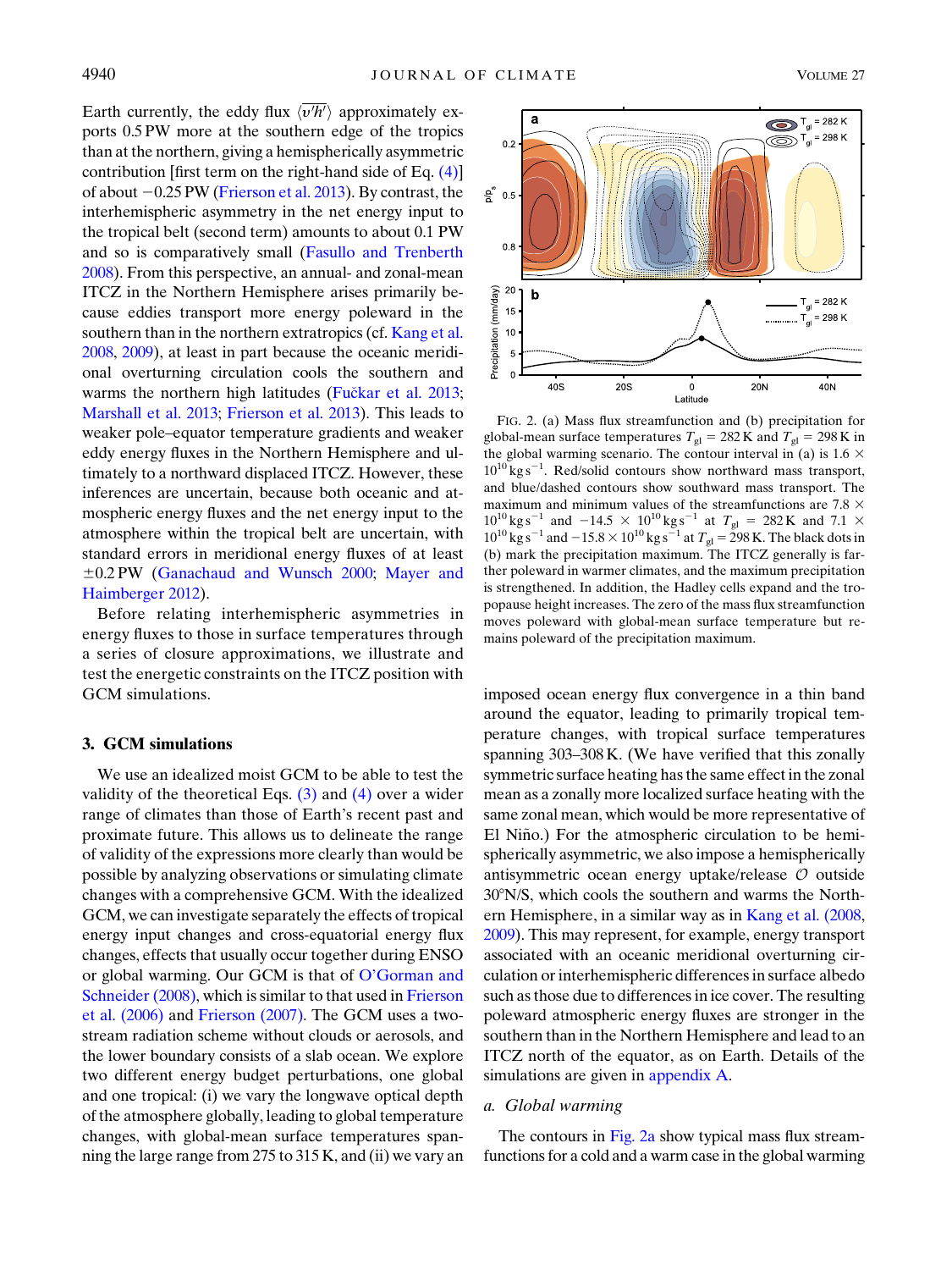<span id="page-4-0"></span>

FIG. 3. ITCZ position in GCM simulations under (a) global and (b) tropical warming. Colors show precipitation normalized by its global maximum, with contours from 0.9 to 1.0. Black crosses indicate where the moist static energy flux is zero. Black dots show the ITCZ latitude  $\delta$  calculated from Eq. [\(3\)](#page-1-1). Magenta dots show the approximate ITCZ latitude  $\delta$  calculated from Eq. [\(8\)](#page-8-1). The horizontal axes are (a) global-mean surface temperature and (b) equatorial surface temperature. The ITCZ shifts are qualitatively different in the two series of simulations: Under global warming, the ITCZ shifts are primarily caused by hemispherically asymmetric changes in extratropical latent energy fluxes and associated changes in crossequatorial energy flux (cf. blue line in [Fig. 1](#page-2-0)). Under tropical warming, the ITCZ shifts are primarily caused by changes to the net energy input to the equatorial atmosphere (cf. red line in [Fig. 1](#page-2-0)).

scenario. In the warmer climate, the region of maximum low-level upward mass flux and the zero contour of the mass flux streamfunction are located farther away from the equator. This accompanies an increase in tropopause height and Hadley circulation width (cf. [Schneider et al.](#page-14-12) [2010](#page-14-12); [O'Gorman et al. 2011](#page-14-13); [Levine and Schneider 2011](#page-14-14)). At the same time, the precipitation maximum [\(Fig. 2b](#page-3-0)) lies farther away from the equator in the warmer climate, as does the collocated maximum of the low-level upward mass flux. The precipitation maximum is also strengthened in the warmer climate, primarily because of the increased near-surface specific humidity in the tropics.

Generally, as the longwave optical depth and globalmean surface temperature increase, the ITCZ and its tropical precipitation maximum shift monotonically away from the equator (Fig.  $3a$ ). Our estimate in Eq.  $(3)$ of the ITCZ position captures this shift to within  $\leq 2^{\circ}$ [\(Fig. 3a](#page-4-0), black dots). If the cross-equatorial energy flux  $\langle vh \rangle_0$  is related to interhemispheric asymmetries as in Eq.  $(4)$ , the resulting estimate of the ITCZ position is essentially indistinguishable from that shown in [Fig. 3a.](#page-4-0) The larger errors in the warmer climates arise in part because the ITCZ as defined by the precipitation maxi-mum and the zero of the atmospheric energy flux [\(Fig. 3a,](#page-4-0) crosses) begin to diverge and are up to  $2^{\circ}$  apart in the warmest climates.

In the global warming simulations, changes in  $\delta$  are primarily associated with hemispherically asymmetric changes in extratropical eddy energy fluxes ([Fig. 5a](#page-6-0)). Changes in the net energy input to the equatorial atmosphere by themselves would imply an equatorward shift of the ITCZ as the climate warms  $(Fig. 6a)$  $(Fig. 6a)$ . Their effect  $(2^{\circ}$  equatorward ITCZ shift over the range of simulations) is overcompensated by the effect of the energy flux changes ( $7^\circ$  poleward shift). In our simulations, the net energy input to the equatorial atmosphere increases with increasing global-mean surface temperature primarily because the equatorial top-of-atmosphere outgoing longwave radiation decreases as the temperature increases. This is because the atmosphere exports more energy from the tropics to the extratropics in warmer climates, thus increasing the radiative imbalance at the top of the atmosphere at the equator. If changes in  $\delta$  are regressed onto changes in the cross-equatorial atmospheric energy flux  $\langle vh \rangle_0$  alone, disregarding that the energy input to the equatorial atmosphere also varies, we find that  $\delta$  increases by  $3^{\circ}-4^{\circ}$  for every 1-PW reduction in  $\langle v h \rangle$ <sub>0</sub>, quantitatively consistent with studies that regress the location of maximum precipitation directly on the cross-equatorial energy transport [\(Donohoe et al. 2013,](#page-13-9) [2014](#page-13-10)). However, this overemphasizes the role of the cross-equatorial energy flux, because the energy input to the equatorial atmosphere varies simultaneously. If changes in  $\delta$  are regressed onto changes in both the crossequatorial atmospheric energy flux and the net energy input to the equatorial atmosphere,  $\delta$  increases by  $4^{\circ}$ –6° for every 1-PW reduction in  $\langle \overline{vh} \rangle_0$ , holding the energy input to the equatorial atmosphere fixed.

Decomposing the cross-equatorial energy flux into components as in Eq. [\(4\)](#page-2-1) shows that the principal reason for the monotonic poleward shift of the ITCZ under global warming lies in a strengthening of extratropical latent energy fluxes and their hemispherically asymmetric component, which overcompensate nonmonotonic changes in extratropical dry static energy fluxes [\(Fig. 5a](#page-6-0)). This is in agreement with earlier studies that identified the latent energy flux as the main driver of ITCZ shifts in  $CO<sub>2</sub>$ -doubling simulations in idealized setups (e.g., [Hwang and Frierson 2010;](#page-14-15) [Frierson and Hwang 2012\)](#page-13-8). It is also consistent with the notion that latent energy fluxes dominate the poleward energy flux in warm climates ([Pierrehumbert 2002;](#page-14-16) [Caballero and Langen 2005;](#page-13-19)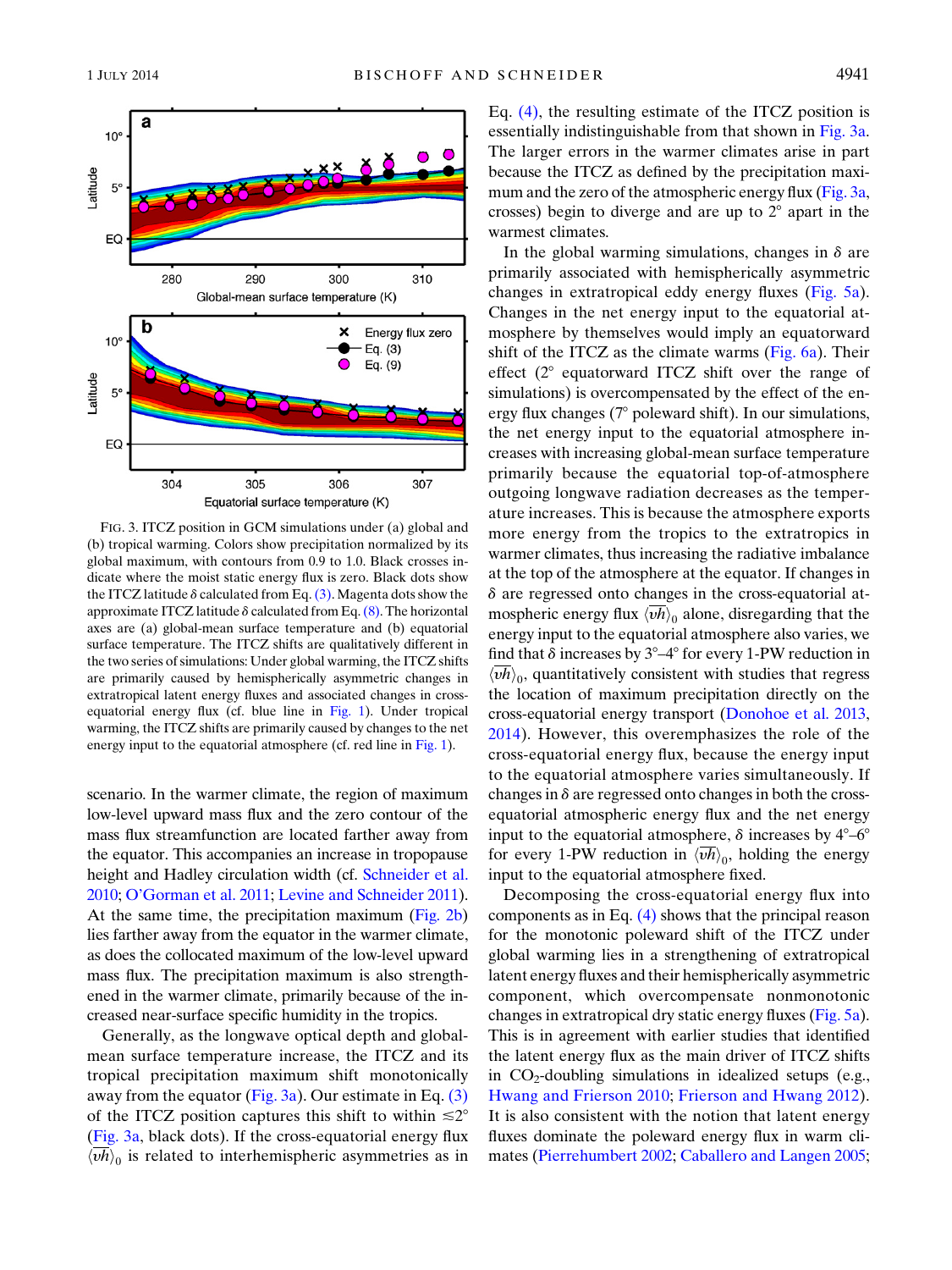[O'Gorman and Schneider 2008](#page-14-11); [Caballero and Hanley](#page-13-20) [2012](#page-13-20)), with preexisting asymmetries in latent energy fluxes amplifying as the climate warms ([Held and Soden](#page-14-17) [2006](#page-14-17)).

The response of the ITCZ location to increases of the longwave optical depth likely depends on the strength of the imposed hemispherically antisymmetric ocean energy uptake/release  $\mathcal O$  in midlatitudes. A stronger preexisting antisymmetry in ocean energy uptake/release implies a stronger response of the eddy moist static energy flux term in Eq. [\(4\)](#page-2-1) because of the Clausius–Clapeyron nonlinearity that governs latent energy flux changes (e.g., [Held and Soden 2006\)](#page-14-17). As a consequence, the response of the ITCZ location to increased longwave optical depth may be nonmonotonic for some strengths of the antisymmetric ocean energy uptake/release.

#### b. Tropical warming

The contours in [Fig. 4a](#page-5-0) show typical mass flux streamfunctions for a cold and a warm case in the tropical warming scenario. The region of maximum low-level upward mass flux and the zero contour of the mass flux streamfunction are located closer to the equator in climates with higher equatorial surface temperatures. At the same time, the Hadley circulation is narrower and stronger, resembling qualitatively (albeit not quantita-tively) El Niño conditions on Earth ([Seager et al. 2003](#page-14-18)). The precipitation maximum ([Fig. 4b](#page-5-0)) is located closer to the equator. The strengthened maximum precipitation in the case with a warmer equatorial surface arises because the mass flux is strengthened and the near-surface specific humidity in the tropics is increased.

Generally, as the imposed ocean energy flux convergence at the equator and with it tropical surface temperatures increase, the ITCZ and its tropical precipitation maximum shift toward the equator ([Fig. 3b](#page-4-0)). Our estimate in Eq.  $(3)$  of the ITCZ position again captures this shift accurately, to within  $\leq 2^{\circ}$  ([Fig. 3b,](#page-4-0) black dots). As for the global warming simulations, if the cross-equatorial energy flux  $\langle \overline{vh} \rangle_0$  is related to interhemispheric asymmetries as in Eq.  $(4)$ , the resulting estimate of the ITCZ position remains essentially indistinguishable from that shown in [Fig. 3b.](#page-4-0) In contrast to the global warming simulations, however, changes in  $\delta$  in the tropical warming simulations are primarily associated with changes in the net energy input to the equatorial atmosphere. The equatorial net energy input increases monotonically and strongly [\(Fig. 6b](#page-8-0)); however, the cross-equatorial energy flux remains nearly unchanged ([Fig. 5b](#page-6-0)).

Increasing the width of the tropical forcing does not change the response qualitatively as long at the impact on moist static energy fluxes associated with extratropical eddies remains small. This is consistent with the linear

<span id="page-5-0"></span>

FIG. 4. (a) Mass flux streamfunction and (b) precipitation for equatorial surface temperatures  $T_{eq} = 303$  K and  $T_{eq} = 307$  K in the tropical warming scenario. Colors and contours are as in [Fig. 2](#page-3-0). The maximum and minimum values of the streamfunctions are  $6.9 \times 10^{10}$  kg s<sup>-1</sup> and  $-11.5 \times 10^{10}$  kg s<sup>-1</sup> at  $T_{eq}$  = 303 K and 8.8  $\times$  $10^{10}$  kg s<sup>-1</sup> and  $-17.8 \times 10^{10}$  kg s<sup>-1</sup> at  $T_{eq} = 307$  K. The black dots in (b) mark the precipitation maximum. The ITCZ is generally located closer to the equator in simulations with higher equatorial surface temperatures, and the maximum precipitation is strengthened. In addition, the Hadley cells contract. The zero of the mass flux streamfunction moves equatorward as equatorial surface temperatures increase, but it remains poleward of the precipitation maximum.

approximation implicit in Eq.  $(3)$  because the denominator only depends on the amplitude of the net energy input at the equator.

#### c. Implications

The simulations illustrate how cross-equatorial energy transport and the net energy input to the equatorial atmosphere act together to determine the ITCZ position. They demonstrate that changes in the ITCZ position do not need to be correlated with changes in cross-equatorial energy transport but can be associated with changes in equatorial net energy input alone.

In reality, most changes in ITCZ position likely are a superposition of changes in tropical energy input and cross-equatorial energy transport. Such changes can be caused by a variety of processes, from changes in cloud albedo and aerosol loading to changes in ocean upwelling. For example, an increased equatorial shortwave albedo (everything else fixed) reduces the net incoming shortwave radiation  $S_0$  and makes the ITCZ position more sensitive to a given cross-equatorial energy transport, leading to a poleward shift of the ITCZ. Similarly, weakened upwelling and energy uptake  $\mathcal{O}_0$  by the equatorial oceans leads to an equatorward shift of the ITCZ. Such tropical changes can act together or in concert with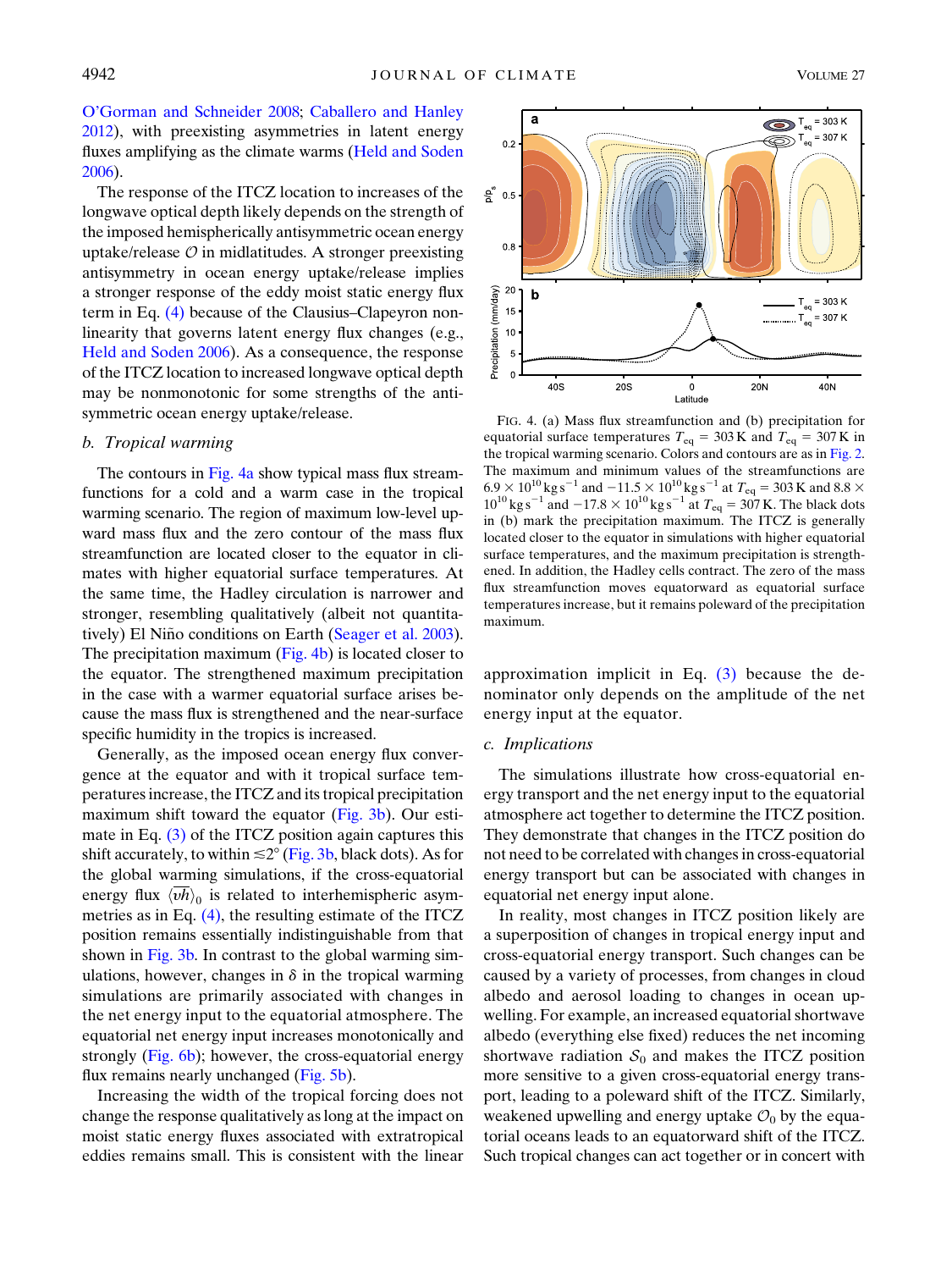<span id="page-6-0"></span>

FIG. 5. Interhemispheric asymmetries in energy fluxes in GCM simulations under (a) global warming and (b) tropical warming. The interhemispheric asymmetries are measured by the arithmetic mean of the fluxes at the subtropical latitude where the mean moist static energy flux  $\langle \overline{v}h \rangle$  in each hemisphere is zero. Plotting symbols and solid lines show the flux asymmetries and the negative energy input into the tropical atmosphere in the GCM simulations. Dashed lines show the respective approximations [Eqs.  $(5)$  and  $(6)$ ]. The right axis shows the implied ITCZ position when the denominator in Eq. [\(3\)](#page-1-1) is taken from a reference climate with a global-mean surface temperature of 288 K and an equatorial surface temperature of 304 K. Under global warming, the latent energy fluxes experience the largest changes, primarily because of large changes in subtropical saturation specific humidity [cf. Eq. [\(5\)\]](#page-6-1). Under tropical warming, hemispherically asymmetric changes in energy fluxes are small.

changes in extratropical eddy energy fluxes to lead to complex changes in the ITCZ position.

#### <span id="page-6-2"></span>4. Closure approximations

While the expressions for the ITCZ position in terms of energy fluxes are relatively accurate, it is desirable to relate the ITCZ position to quantities that are more easily measured or inferred, in particular for climates of the past. To do so, we relate the relevant energy fluxes through a series of closure approximations to nearsurface temperatures.

# a. Atmospheric eddy energy fluxes

The eddy energy flux  $\langle v'h' \rangle = \langle \overline{v's'} \rangle + \langle v'l' \rangle$  at the edges of the tropical belt is a mediator between low and high latitudes and communicates extratropical changes to the tropics and tropical changes to the extratropics. The simplest closure approximation of this vertically integrated flux is a diffusive mixing length closure (e.g.,

[Frierson 2007;](#page-13-18) [Kang et al. 2009](#page-14-5)), which is best justifiable for conserved quantities on scales larger than typical eddy length scales. However, closure approximations for fluxes of latent energy (water vapor) must take into account that moist air parcels from the subtropical boundary layer are transported upward and poleward, losing moisture along the way through cooling, condensation, and precipitation. The vertical structure of the flux must be considered, which can lead to a nonlocal dependence of water vapor fluxes, for example, on a subtropical specific humidity ([Pierrehumbert 2002;](#page-14-16) [Caballero and Langen 2005;](#page-13-19) [O'Gorman and Schneider 2006;](#page-14-19) [Pierrehumbert et al.](#page-14-20) [2007](#page-14-20); [O'Gorman and Schneider 2008;](#page-14-11) [O'Gorman et al.](#page-14-13) [2011](#page-14-13); [Caballero and Hanley 2012\)](#page-13-20).

We use a diffusive closure for the vertically integrated moist static energy flux  $\langle v'h' \rangle$ , which approximates the vertically integrated dry static energy flux  $\langle v'v' \rangle$  in terms vertically integrated dry static energy flux  $\langle v's' \rangle$  in terms<br>of near surface temperature gradients and the vertically of near-surface temperature gradients and the vertically integrated latent energy flux  $\langle v'l' \rangle$  by taking into account<br>the strong vertical structure of specific humidity through the strong vertical structure of specific humidity through diffusion of moisture along dry isentropes (see [appendix](#page-11-0) [B\)](#page-11-0). The approximate eddy moist static energy flux at the edges of the tropics is given by

<span id="page-6-1"></span>
$$
\langle \overline{v'h'} \rangle \approx \langle \overline{v's'} \rangle (1 + \beta q_s) \approx \pm \alpha v_e \Delta T (1 + \beta q_s). \tag{5}
$$

The coefficient  $\alpha$  includes the relevant physical constants and depends on the location of the storm track. The velocity  $v_e$  is a typical eddy velocity, and  $\Delta T = T_{70°\text{N}} \text{ s}$  - $T_{20\text{°NS}}$  is the pole to subtropics temperature difference evaluated at the top of the boundary layer between  $70^{\circ}$ and  $20^{\circ}$  latitude in each hemisphere (see [appendix B](#page-11-0)). Annual-mean reanalysis data for Earth's current atmosphere indicate  $\alpha \approx 2.3 \times 10^5$  J K<sup>-1</sup> m<sup>-2</sup> in the Northern Hemisphere and in the Southern Hemisphere. The eddy velocity  $v_e$  varies in the Northern Hemisphere between  $10 \text{ m s}^{-1}$  in winter and  $6.5 \text{ m s}^{-1}$  in summer and in the Southern Hemisphere between  $9.5 \text{ m s}^{-1}$  in winter and  $8 \text{ m s}^{-1}$  in summer. The temperature difference  $\Delta T$  between  $\pm 70^{\circ}$  and  $\pm 20^{\circ}$  latitude varies in the Northern Hemisphere between 32 K in winter and 18 K in summer and in the Southern Hemisphere between 32.5 K in winter and  $29.5 \text{ K}$  in summer (Uppala et al.  $2005$ ). This formulation also captures the contribution of stationary eddies to the dry static energy flux, although, unlike for transient eddies, it is more difficult to justify using diffusive closures for stationary eddies.

In our simulations, where there are only transient eddies, Eq.  $(5)$  captures the variations of the interhemispheric asymmetry in the dry static energy fluxes [first term in Eq.  $(5)$ ] to within 15% in climates with globalmean surface temperatures  $\leq 305$  K [\(Fig. 5\)](#page-6-0). We relate the latent energy flux, directed poleward and upward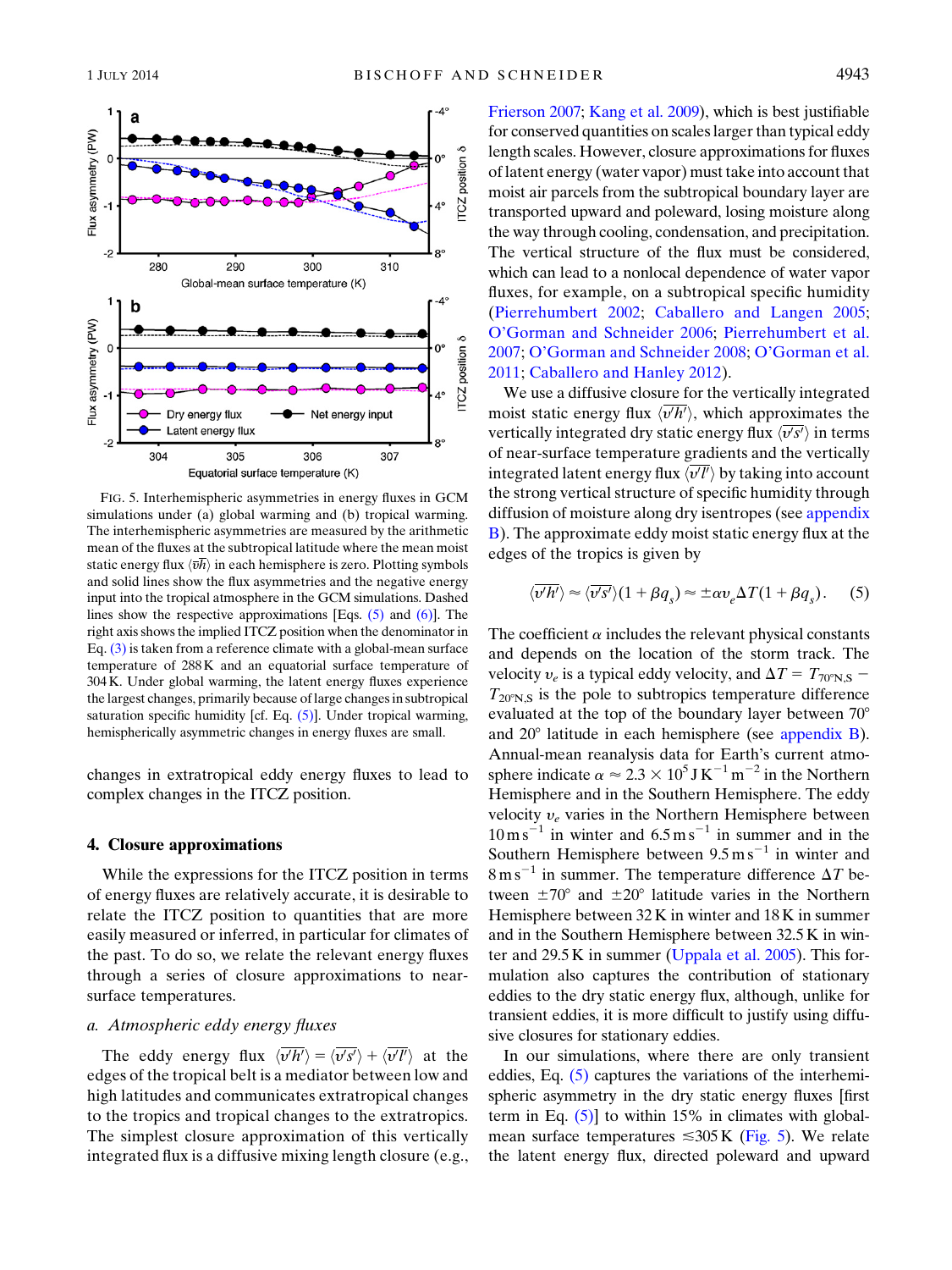approximately along isentropes from the subtropics to the extratropics (e.g., [Galewsky et al. 2005](#page-13-21)), to the dry static energy flux  $\langle v's' \rangle$  by using the slope of near-surface isen-<br>tropes averaged over the extratronics and the saturation tropes averaged over the extratropics and the saturation specific humidity  $q_s$  evaluated in the subtropics [see [O'Gorman and Schneider \(2008\)](#page-14-11) and [appendix B](#page-11-0)]. The resulting approximation of the latent energy flux is the dry static energy flux multiplied by the factor  $\beta q_s$ , where  $\beta$ depends on the subtropical relative humidity, near-surface temperature, and extratropical near-surface static stability. For Earth's current atmosphere, reanalysis data indicate  $\beta q_s \approx 0.8$  in the Northern Hemisphere and 0.9 in the Southern Hemisphere in the annual mean ([Uppala et al.](#page-14-21) [2005](#page-14-21)), showing that dry static and latent energy fluxes are of similar importance in both hemispheres. In our simulations, this formulation captures the variations of the interhemispheric asymmetry in the latent energy fluxes to within 30% for climates with global-mean surface temperatures  $\geq 285$  K [\(Fig. 5](#page-6-0)).

For all simulations presented, this closure for eddy moist static energy fluxes is essentially indistinguishable from diffusing moist static energy directly: that is, approximating  $\langle v'h' \rangle$  in terms of the near-surface moist<br>static energy gradient. The main difference lies in the static energy gradient. The main difference lies in the functional dependence of  $\beta$  on other quantities (see [appendix B\)](#page-11-0). However, the choice of closure does not affect our conclusions in what follows.

#### b. Asymmetric energy input to tropical belt

In addition to hemispherically asymmetric eddy energy fluxes at the edges of the tropical belt, the hemispherically asymmetric net energy input to the atmosphere in the tropical belt [second term on right-hand side of Eq. [\(4\)\]](#page-2-1) also contributes to interhemispheric asymmetries and hence to cross-equatorial energy transport. In our and other simulations and in observational data [\(Uppala et al.](#page-14-21) [2005](#page-14-21); [Fasullo and Trenberth 2008\)](#page-13-13), however, the interhemispheric differences in eddy energy fluxes at the edges of the tropical belt contribute at least 50% to the cross-equatorial energy flux. In the simulations, the contribution of the asymmetric net energy input to the tropical belt is smaller, with all of it being attributable to asymmetries in the outgoing longwave radiation ([Fig. 5](#page-6-0)). We therefore approximate the net energy input to the atmosphere in the tropical belt as

<span id="page-7-0"></span>
$$
\left\{ \int_0^y (\mathcal{S} - \mathcal{L} - \mathcal{O}) \, dy \right\}_S^N \approx -\gamma (T_{20^\circ N} - T_{20^\circ S}). \tag{6}
$$

Here,  $\gamma \approx 2.8 \times 10^6 \text{W K}^{-1} \text{m}^{-1}$  for the simulations, and  $\gamma \approx 1.7 \times 10^6 \,\mathrm{W}\,\mathrm{K}^{-1}\,\mathrm{m}^{-1}$  for Earth's atmosphere [\(Fasullo](#page-13-13) [and Trenberth 2008](#page-13-13)). Asymmetries in ocean energy uptake  $O$  between the hemispheres are important for Earth's atmosphere and likely account for much of the difference in  $\gamma$  to the simulations; hemispheric asymmetries in net shortwave radiation in the tropics may also contribute, although they are small when averaged over the entire hemispheres ([Marshall et al. 2013](#page-14-9); [Voigt et al. 2013\)](#page-14-22). In our simulations, this formulation introduces errors less than 30% for global-mean temperatures between 280 and 300 K, with larger errors in warmer climates (see [Fig. 5](#page-6-0)).

The overall error in the cross-equatorial energy transport introduced by the various approximations does not exceed 30% over the range of simulations presented here. This is a relatively good approximation given that the interhemispheric asymmetry is a small difference between the large eddy fluxes in each hemisphere (see [appendix B\)](#page-11-0) and given that global-mean surface temperatures vary by 40 K over the range of simulations.

# c. Equatorial energy input to the atmosphere

For the purpose of this paper, we treat the net incoming shortwave radiation at the equator  $S_0$  and the equatorial ocean energy uptake  $\mathcal{O}_0$  as external parameters, without attempting to relate them to the climate state. In reality, of course, both are related to the climate state, through the shortwave albedo (e.g., cloudiness) and ocean energy flux, which is intimately coupled to the atmospheric circulation and its energy flux ([Klinger and](#page-14-23) [Marotzke 2000;](#page-14-23) [Held 2001](#page-14-24)). This leaves us to relate the outgoing longwave radiation at the equator  $\mathcal{L}_0$  to the climate state and specifically the equatorial surface temperature  $T_0$ . We do so by relating the surface temperature to the temperature at the emission height  $H_0$  by  $T_0$  –  $\Gamma_0H_0$ , where  $\Gamma_0$  is the vertically averaged (moist adiabatic) lapse rate at the equator ( $\Gamma_0 \approx 5.3 \,\mathrm{K \, km^{-1}}$  in Earth's present climate). Linearizing the Stefan–Boltzmann law around a reference temperature  $\check{T}$  then gives, for the outgoing longwave radiation at the equator,

<span id="page-7-1"></span>
$$
\mathcal{L}_0 \approx \sigma_b \check{T}^4 + 4\sigma_b \check{T}^3 (T_0 - \Gamma_0 H_0 - \check{T}), \tag{7}
$$

with the Stefan–Boltzmann constant  $\sigma_b$ . The emission height at the equator varies with the concentration and distribution of infrared absorbers. In Earth's present climate,  $H_0 \approx 8$  km is a good approximation ([Uppala et al.](#page-14-21)  $2005$ ), but  $H_0$  increases as the concentration of greenhouse gases increases. This gives an excellent approximation of the equatorial outgoing longwave radiation  $\mathcal{L}_0$ , with errors of less than 10% across our simulations if variations in  $\Gamma_0$  and  $H_0$  are taken into account but  $\tilde{T} =$  $250$  K is taken as fixed [\(Fig. 6\)](#page-8-0).

# d. ITCZ position

Combining the above approximations to reexpress the ITCZ position in Eq.  $(3)$  gives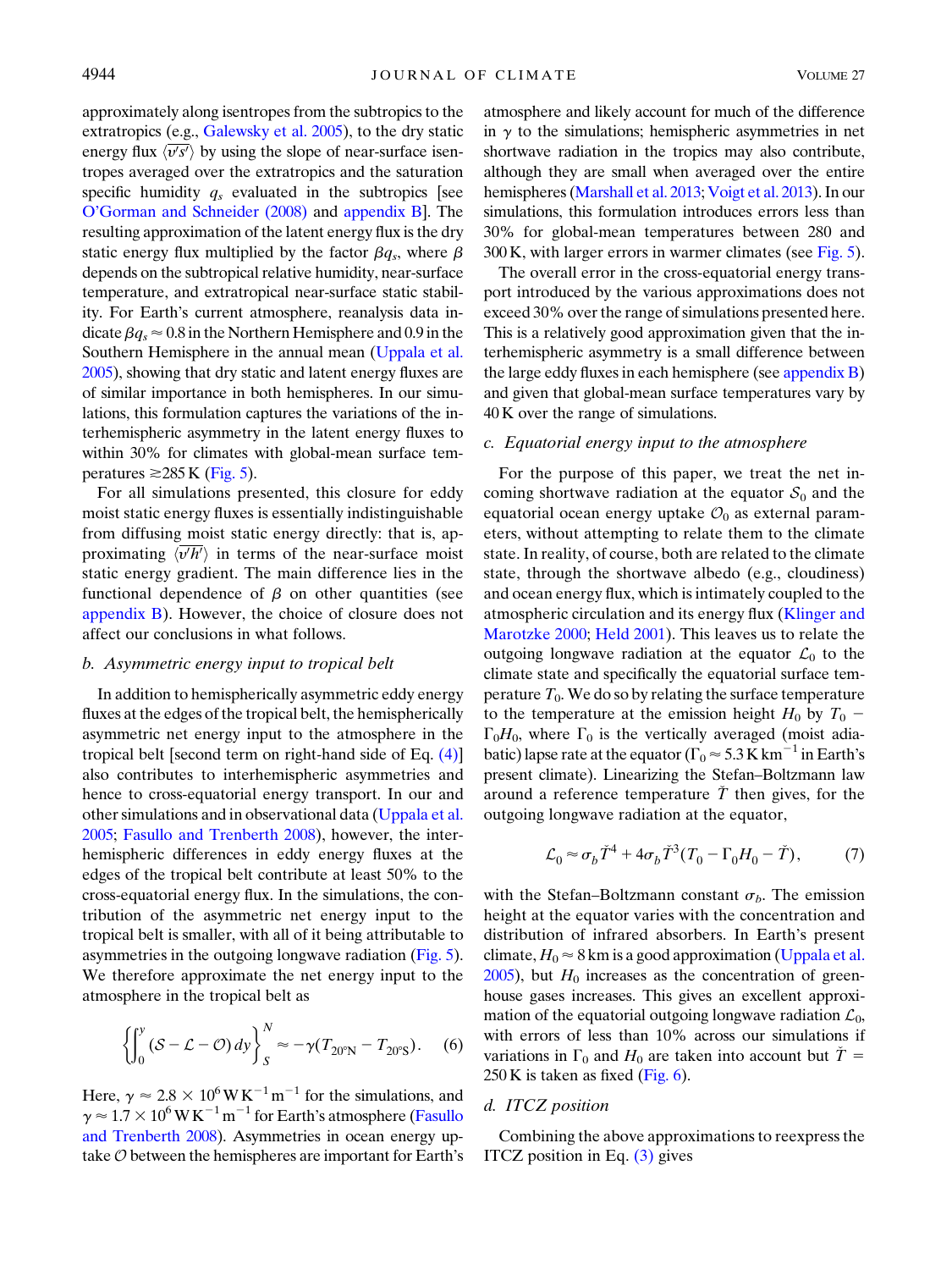<span id="page-8-0"></span>

FIG. 6. Net energy input to the atmosphere at the equator in GCM simulations under (a) global and (b) tropical warming. Dots and solid lines show the GCM results; dashed lines show approximations in which the outgoing longwave radiation is approximated [Eq.  $(7)$ ]. The right axis shows the implied ITCZ position when the numerator in Eq.  $(3)$  is taken from a reference climate with a global-mean surface temperature of 288 K and an equatorial surface temperature of 304 K. The reciprocal of the net energy input at the equator is a measure of the sensitivity of the ITCZ position to interhemispheric asymmetries in energy fluxes. Under global warming, the changes in the net energy input by themselves would imply an equatorward shift of the ITCZ in colder climates and little change in warmer climates. In fact, however, the ITCZ shifts poleward ([Fig. 3a](#page-4-0)), implying changed interhemispheric asymmetries in energy fluxes ([Fig. 5a\)](#page-6-0) dominate the ITCZ shift. Under tropical warming, the changes in the net energy input imply an equatorward shift of the ITCZ, which in fact occurs [\(Fig. 3b](#page-4-0)).

<span id="page-8-1"></span>
$$
\delta \approx -\frac{1}{a} \frac{\{\alpha v_e \Delta T (1 + \beta q_s)\}_S^N + \gamma (T_{20^\circ N} - T_{20^\circ S})}{\mathcal{S}_0 - \sigma_b \check{T}^4 - 4\sigma_b \check{T}^3 (T_0 - \Gamma_0 H_0 - \check{T}) - \mathcal{O}_0}.
$$
\n(8)

Estimating the different terms from annually and zonally averaged reanalysis data [\(Uppala et al. 2005\)](#page-14-21) and using  $20 \text{ W m}^{-2}$  for the net energy input in the de-nominator ([Fasullo and Trenberth 2008\)](#page-13-13) gives  $\delta = 6^{\circ}$ for the present climate, consistent with observations. Equation [\(8\)](#page-8-1) shows how an expression for the ITCZ position involving energy fluxes can be converted into one involving surface temperatures and, in particular, hemispheric surface temperature contrasts, among other quantities. It makes explicit how perspectives focusing on energy fluxes (e.g., [Kang et al. 2008,](#page-14-4) [2009](#page-14-5)) and those focusing on surface temperatures (e.g., [Cvijanovic and](#page-13-11) [Chiang 2013\)](#page-13-11) can be reconciled.

In our simulations, Eq.[\(8\)](#page-8-1) captures much of the overall shift of the ITCZ. Under global warming, it captures the poleward shift well for global-mean surface temperatures between 280 and 300 K [\(Fig. 3a](#page-4-0)); however, the poleward shift for warmer climates is not estimated accurately because interhemispheric asymmetries in dry static and latent energy fluxes are not estimated accurately [\(Fig. 5a](#page-6-0)). Under tropical warming, it captures the equatorward shift of the ITCZ over the entire range of simulations ([Fig. 3b](#page-4-0)).

<span id="page-8-2"></span>Neglecting interhemispheric differences between all components except near-surface temperatures shows why the ITCZ is generally located in the warmer hemisphere,

$$
\delta \propto \frac{(T_{70°N} - T_{70°S}) - \epsilon (T_{20°N} - T_{20°S})}{S_0 - \mathcal{L}_0 - \mathcal{O}_0}.
$$
 (9)

Here,  $\epsilon \approx 2$  depends only on the parameters multiplying the temperatures in Eq.  $(8)$ . Because in the annual and zonal mean, temperature contrasts between high latitudes of the Northern and Southern Hemispheres (about 7 K) are generally larger than temperature contrasts between the subtropics (about  $2K$ ), the numerator in Eq. [\(9\)](#page-8-2) is positive for Earth's present climate. This leads to a mean ITCZ position  $\delta > 0$  in the Northern Hemisphere. It also explains why the ITCZ position is correlated with interhemispheric temperature differences ([Friedman et al. 2013](#page-13-22)), provided the subtropical temperatures in the Northern and Southern Hemispheres are taken as approximately equal.

### 5. Conclusions and discussion

We have shown that the ITCZ position in the zonal mean is approximately determined by two factors: the cross-equatorial energy transport in the atmosphere and the net energy input to the equatorial atmosphere [Eq. [\(3\)](#page-1-1)]. Atmospheric energy fluxes are generally directed away from the ITCZ in the zonal mean, implying that the ITCZ is located close to a zero of the atmospheric meridional energy flux, as has been previously demonstrated (e.g., [Kang et al. 2008](#page-14-4), [2009](#page-14-5)). For an ITCZ not too far from the equator, so that the atmospheric energy flux can be approximated as varying linearly with latitude between the equator and the ITCZ, it then follows that a northward energy flux across the equator implies an ITCZ in the Southern Hemisphere and that a southward energy flux across the equator implies an ITCZ in the Northern Hemisphere. How far from the equator the ITCZ is located is controlled by the divergence of the atmospheric energy flux at the equator or by the slope of the energy flux as a function of latitude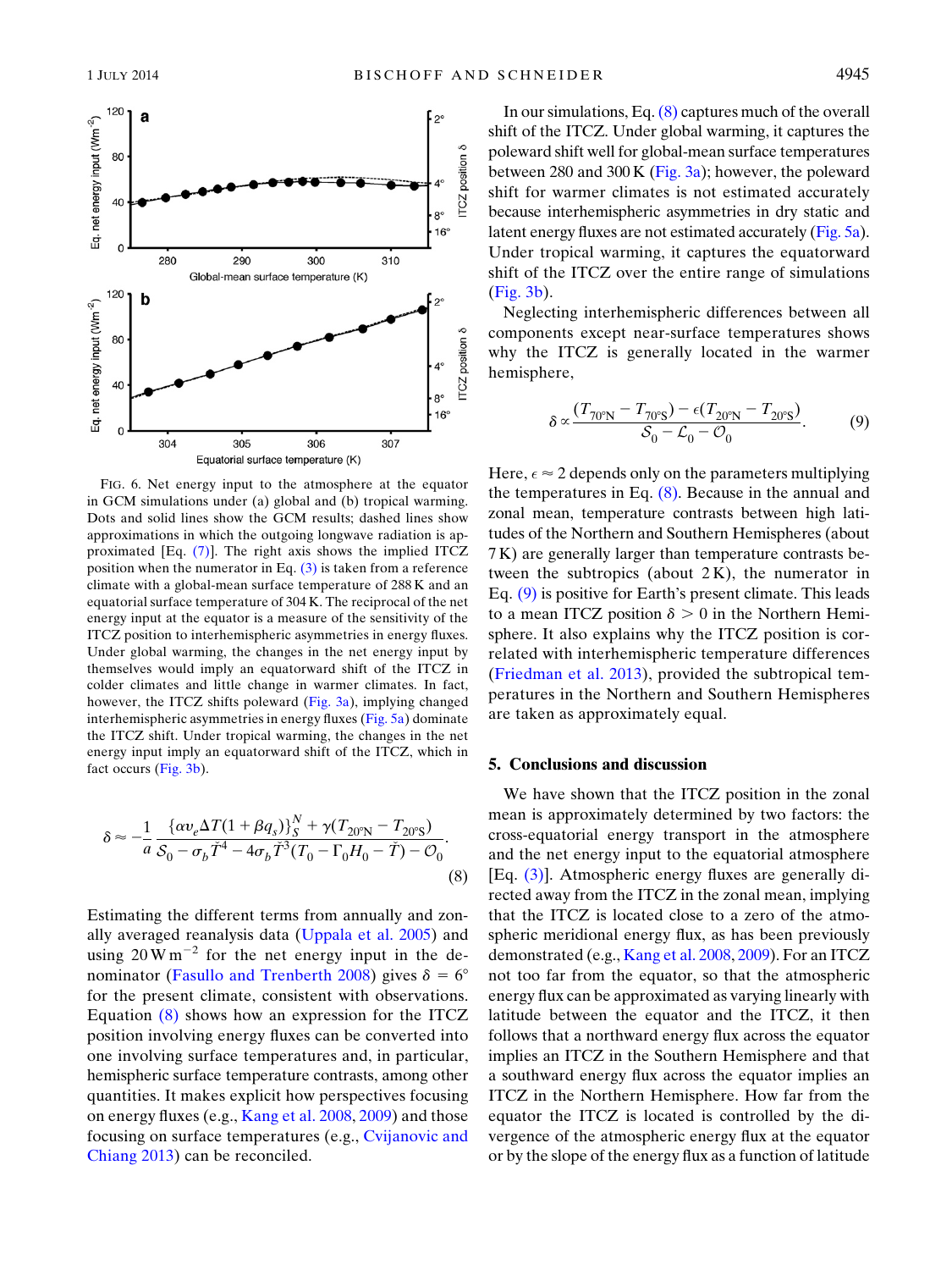([Fig. 1](#page-2-0)). Because this is equal to the net energy input to the equatorial atmosphere (neglecting energy storage in the atmosphere), it is the net energy input to the equatorial atmosphere that controls the sensitivity of the ITCZ position to cross-equatorial energy transport. The hemispheric energy balance, in turn, shows how the crossequatorial energy transport is related to interhemispheric contrasts in extratropical eddy energy fluxes and in the tropical energy input to the atmosphere  $[Eq. (4)].$  $[Eq. (4)].$  $[Eq. (4)].$ 

Relating extratropical eddy energy fluxes and the tropical net energy input to the atmosphere through a series of closure approximations to surface temperatures, among other factors, we have shown how ITCZ variations associated with energetic changes can be related to temperature changes, both in the tropics and in the interhemispheric temperature contrast  $[Eqs. (8)$  $[Eqs. (8)$  and [\(9\)\]](#page-8-2). This reconciles perspectives on the ITCZ position that have focused on energy fluxes with those that have focused on surface temperatures and interhemispheric temperature contrasts. It shows that these perspectives are not mutually contradictory but are in fact compatible with each other and complementary.

Our theory and simulations allow us to offer unified interpretations of seemingly disparate previous results. Paleoclimatological evidence and more recent observations and simulations show that the ITCZ has shifted in the past and suggest that the ITCZ can shift with variations in atmospheric greenhouse gas concentrations, aerosol loadings, and El Niño ( $\overline{Dai}$  and Wigley [2000;](#page-13-12) [Sachs et al. 2009;](#page-14-25) [Hwang and Frierson 2010;](#page-14-15) [Hwang et al. 2013;](#page-14-7) [Berry and Reeder 2014](#page-13-1)). The anticorrelation between ITCZ position and cross-equatorial energy transport has been noted in many previous studies. On the basis of that anticorrelation, however, it has been suggested that for some of the observed and inferred ITCZ shifts—for example, during the Little Ice Age—large changes in cross-equatorial energy transport would be necessary [\(Donohoe et al. 2013](#page-13-9)). Our results instead suggest that smaller changes in crossequatorial energy transport may account for the observed or inferred shifts when changes in the net energy input to the equatorial atmosphere are also considered. In other words, the correlation coefficient between the ITCZ position and the cross-equatorial atmospheric energy transport (or the interhemispheric temperature contrast) depends on climate. For example, in our global warming simulations, the ITCZ position depends approximately linearly on the cross-equatorial atmospheric energy transport, moving  $3^{\circ} - 4^{\circ}$  poleward for every 1-PW reduction in the energy transport, quantitatively consistent with previous studies (e.g., [Donohoe et al. 2013](#page-13-9)). However, this overemphasizes the importance of the cross-equatorial energy flux and conceals the role of the equatorial net energy input to the atmosphere, which varies at the same time. If the net energy input to the atmosphere is kept fixed, the ITCZ position moves  $4^{\circ}$ –6 $^{\circ}$  poleward for every 1-PW reduction in the energy transport, quantitatively consistent with our first-order estimate Eq. [\(3\).](#page-1-1)

Previous modeling studies with aquaplanet GCMs with slab oceans have shown that the ITCZ is typically located in the warmer hemisphere because the atmosphere transports energy across the equator into the colder hemisphere ([Broccoli et al. 2006](#page-13-7); [Yoshimori and](#page-14-3) [Broccoli 2008](#page-14-3); [Kang et al. 2008](#page-14-4), [2009](#page-14-5); [Frierson and](#page-13-8) [Hwang 2012\)](#page-13-8). In this picture, high-latitude changes (e.g., in ice cover) are communicated to the tropics by large-scale extratropical eddies and ocean circulations. Differential warming in one hemisphere, even far from the equator, can then drive ITCZ shifts toward that hemisphere ([Chiang et al. 2003;](#page-13-5) [Donohoe et al. 2013;](#page-13-9) [Cvijanovic and Chiang 2013](#page-13-11)). Our approximate quantitative expression  $[Eq. (8)]$  $[Eq. (8)]$  for the ITCZ position shows how interhemispheric temperature differences relate to the ITCZ position: namely, primarily through interhemispheric differences in extratropical meridional temperature contrasts.

Because the ITCZ is not only controlled by interhemispheric asymmetries in energy fluxes that lead to cross-equatorial energy transport but also by the net energy input to the equatorial atmosphere, the ITCZ can shift even without cross-equatorial energy transport changes: for example, when there is reduced equatorial ocean energy uptake, such as during El Nino. This shows ~ that also tropical processes alone (e.g., changes in cloud albedo or energy uptake by the equatorial oceans) can lead to ITCZ shifts. Thus, to understand future ITCZ shifts, it is important to understand not only changes in cross-equatorial energy transport, which can be remotely triggered, but also tropical changes in equatorial upwelling, El Niño, and the equatorial cloud and aerosol distributions, as they all enter the equatorial energy balance.

We have approached the question of what sets the position of the ITCZ from an energetic perspective, leading to results that depend on, among other factors, near-surface temperatures. This leaves open the question of what determines the temperatures. Answering that question requires consideration of the angular momentum balance of the atmosphere and how it controls the circulations that accomplish the atmospheric energy transport (e.g., [Walker and Schneider 2006](#page-14-26); [Schneider](#page-14-27) [2006;](#page-14-27) [Schneider et al. 2010](#page-14-12); [Levine and Schneider 2011](#page-14-14)). Additionally, the ITCZ defined by the precipitation maximum is not always collocated with the zero of the atmospheric energy flux, because the maximum upward mass flux and mean precipitation maximum are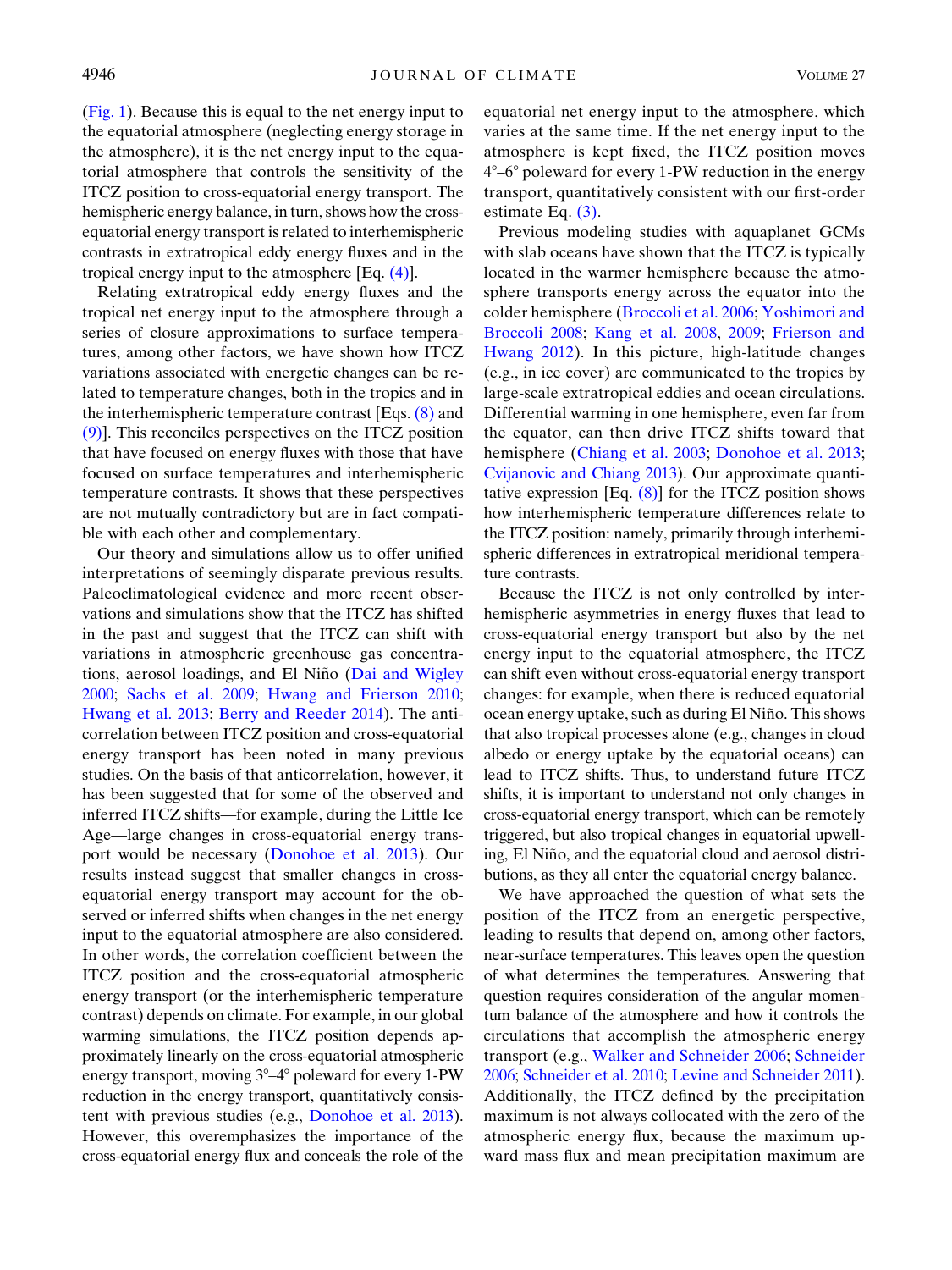determined by the meridional derivative of the mass flux streamfunction and not necessarily by where the streamfunction (or the energy flux) vanish ([Donohoe](#page-13-9) [et al. 2013](#page-13-9), [2014\)](#page-13-10). A completely closed theory of the tropical precipitation maximum therefore would require understanding both the angular momentum and energy balances of the tropical troposphere. Additionally, for a theory that can also be applied to seasonal variations, it will be important to have a theory of seasonal ocean energy storage and release. Particularly for monsoon regions, it is questionable whether energy fluxes alone will give a sufficiently accurate picture of ITCZ variations [\(Chiang and Friedman 2012\)](#page-13-4). Even when they do, it may become necessary to go beyond the linear approximations of energy fluxes on which we focused in this paper.

Acknowledgments. We thank Gerald Haug for stimulating discussions during the course of this research and Simona Bordoni and Robert Wills for helpful comments on drafts of the paper. Comments by two anonymous reviewers greatly helped to improve the quality of this paper. This work was supported by NSF Grants AGS-1019211, AGS-1049201, and AGS-1003614. Idealized GCM simulations were performed on Caltech's Division of Geological and Planetary Science CITerra computing cluster.

# APPENDIX A

#### <span id="page-10-0"></span>Description of GCM and Simulations

The GCM has a simplified representation of the hydrological cycle and radiative transfer [\(Frierson et al.](#page-13-17) [2006;](#page-13-17) [O'Gorman and Schneider 2008](#page-14-11)). It only takes into account the liquid–vapor phase transition, it has no ice phase, and the latent heat of evaporation is fixed at  $L_v = 2.5 \times 10^6 \,\mathrm{J\,kg^{-1}}$ . It uses a two-stream gray radiation scheme with prescribed and time-invariant optical opacity profiles.

The top-of-atmosphere insolation is imposed as an approximate annual mean,

$$
S = \frac{S_0}{4} \left\{ 1 + \frac{\Delta_s}{4} (1 - 3 \sin^2 \phi) \right\}.
$$
 (A1)

Here,  $S_0 = 1360 \text{ W m}^{-2}$  is the solar constant, and  $\Delta_s =$ 1.2 is a nondimensional measure of the insolation gradient. The shortwave radiative flux is attenuated going downward, with increasing vertical coordinate  $\sigma = p/p_s$ (pressure p normalized by surface pressure  $p_s$ ) by an exponential factor  $\exp(-\tau_s\sigma^2)$ , where  $\tau_s = 0.22$  is the shortwave optical thickness of the atmosphere. This represents roughly the absorption of shortwave radiation by atmospheric water vapor. However, dynamic radiative water vapor feedback or cloud feedbacks are not taken into account.

Longwave radiation is absorbed by an idealized absorber with a mixture of characteristics of a well-mixed greenhouse gas and water vapor. It has an optical depth  $\tau = \eta \tau_{ref}(\phi)$ , where  $\eta$  is a rescaling factor that is varied in the global warming simulations to rescale the reference optical depth,

$$
\tau_{\text{ref}} = \{f_l \sigma + (1 - f_l) \sigma^4\} \{\tau_e + (\tau_p - \tau_e) \sin^2 \phi\}. \tag{A2}
$$

Here,  $f_l = 0.2$  measures the fraction of the absorber whose optical depth increases with  $\sigma$  (i.e., an approximately well-mixed absorber),  $(1 - f_l)$  is the fraction of the water vapor-like absorber,  $\tau_e = 7.2$  is the longwave optical depth at the equator, and  $\tau_p = 1.8$  is the longwave optical depth at the poles.

The lower boundary is a slab ocean mixed layer with uniform depth  $d = 1$  m and with a uniform and constant albedo of 0.3. The surface mixed layer energy budget is given by

$$
\rho_0 c_0 d\partial_t T_{\text{stc}} = \mathcal{S}_{\text{stc}} - \mathcal{L}_{\text{stc}} - \mathcal{E} - \mathcal{H} - \mathcal{O}, \qquad \text{(A3)}
$$

where  $\rho_0$  is the surface water density,  $c_0$  is the surface water heat capacity,  $T_{\rm sfc}$  is the surface temperature,  $S_{\rm sfc}$  is the net downwelling shortwave radiation at the surface,  $\mathcal{L}_{\text{sfc}}$  is the net upwelling longwave radiation at the surface,  $\mathcal E$  is the latent heat flux due to surface evaporation,  $\mathcal H$  is the sensible heat flux, and  $\mathcal O$  is the ocean energy flux divergence. The surface fluxes  $\mathcal E$  and  $\mathcal H$  are represented by standard bulk aerodynamic formulas.

<span id="page-10-1"></span>We impose a zonally symmetric and time-independent ocean energy flux divergence ([Fig. A1\)](#page-11-1),

$$
\mathcal{O} = \hat{O}_s \cos(\phi)^{-1} \left( 1 - \frac{\phi^2}{\delta \phi_s^2} \right) \exp \left[ -\frac{\phi^2}{2\delta \phi_s^2} \right] \tag{A4a}
$$

<span id="page-10-2"></span>
$$
+\hat{O}_a \left\{ \exp \left[ -\frac{(\phi - \phi_{\text{SH}})^2}{2\delta \phi_a^2} \right] - \exp \left[ -\frac{(\phi - \phi_{\text{NH}})^2}{2\delta \phi_a^2} \right] \right\}
$$
(A4b)

<span id="page-10-3"></span>
$$
+\hat{O}_t \exp\left[-\frac{\phi^2}{2\delta\phi_t^2}\right].
$$
\n(A4c)

Here,  $\hat{O}_s$  is the amplitude of the hemispherically symmetric ocean energy flux divergence and  $\delta \phi_s = 11.3^\circ$ (standard deviation of Gaussian) is a measure of its width around the equator. The hemispherically antisymmetric energy flux divergence with amplitude  $O<sub>a</sub>$  is used to drive the ITCZ off the equator, with  $\phi_{NH} = 60^{\circ}$ ,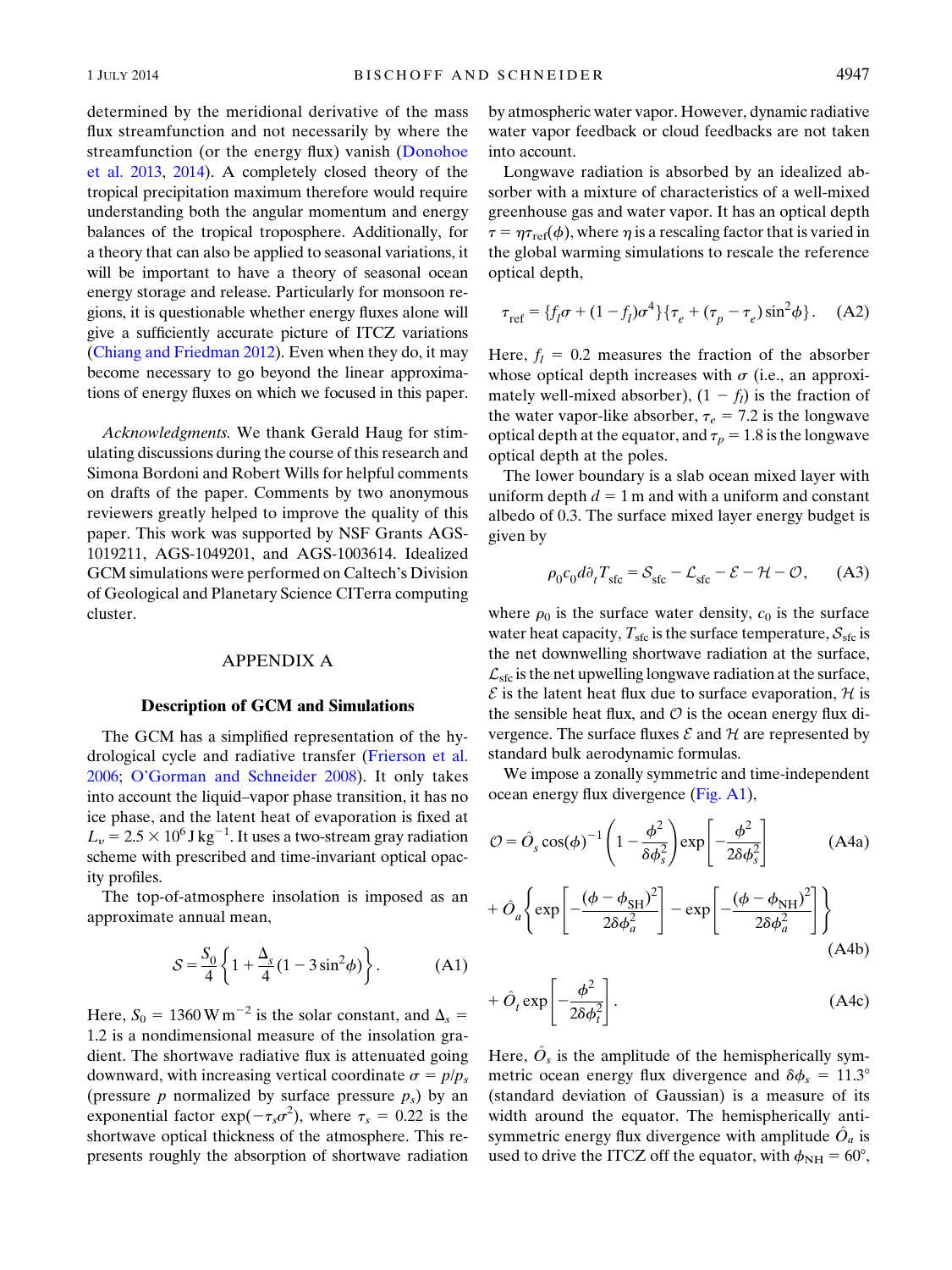<span id="page-11-1"></span>

FIG. A1. The different components of the ocean energy flux divergence used in the idealized GCM experiments. The solid black line shows the symmetric ocean energy flux divergence with amplitude 50 W m<sup>-2</sup> given by the term in Eq.  $(A4a)$ . It is used in the tropical warming experiments. The dashed–dotted blue line shows the antisymmetric ocean energy flux divergence with amplitude  $100 \text{ W m}^{-2}$  that is used to drive the ITCZ off the equator in all experiments. Its functional form is given by the term in Eq. [\(A4b\)](#page-10-2). The dashed red line shows the tropical ocean energy flux divergence with amplitude  $-100 \,\mathrm{W m}^{-2}$  that is used in the tropical warming simulations. Its functional form is given by the term in Eq.  $(A4c)$ .

 $\phi_{\text{SH}} = -\phi_{\text{NH}}$ ,  $\delta\phi_a = 7^\circ$ , and  $\hat{O}_a = 100 \,\text{W m}^{-2}$  in all simulations. It represents an interhemispheric asymmetry in the high-latitude surface energy balance and can be thought of as a difference in planetary albedo between the Northern and Southern Hemispheres or as a steady deep-ocean circulation that transports energy from the southern to the northern high latitudes. The relatively large amplitude chosen here is necessary to induce sufficiently large ITCZ shifts in our simulations and is not meant to be a faithful representation of the actual antisymmetric component of the annually averaged surface energy budget on Earth. The tropical ocean energy flux divergence with amplitude  $\ddot{O}_t$  is used in the tropical warming simulations to change the equatorial energy balance. The standard deviation  $\delta \phi_t = 4.9^\circ$  confines this component to the equatorial region.

Moist convection is parameterized by a simplified quasi-equilibrium scheme that relaxes temperatures to a moist adiabat and specific humidity to a profile with a fixed reference relative humidity of 70% ([O'Gorman](#page-14-11) [and Schneider 2008](#page-14-11); [Frierson 2007\)](#page-13-18). Large-scale condensation is parameterized so that relative humidity on the grid scale does not exceed 100%. The excess water is removed as precipitation, without reevaporation of condensate.

The GCM's dynamical core integrates the primitive equations spectrally at a horizontal spectral resolution of T85 with 30 unevenly spaced vertical  $\sigma$  levels. The spinup time for the simulations is 2 yr from an isothermal resting state. Time averages are taken over 4 yr after spinup.

#### a. Global warming simulations

In the global warming simulations, we vary the longwave optical depth  $\tau = \eta \tau_{ref}(\phi)$  by varying the rescaling factor  $\eta$  between 0.4 and 6.0 (18 simulations), as in [O'Gorman and Schneider \(2008\)](#page-14-11). This results in climates with global-mean surface temperatures between 275 and 315 K. The amplitudes of the symmetric and tropical ocean energy flux divergences are taken to be zero,  $O_s = O_t = 0$ . The simulations overestimate the precipitation and circulation strengths for Earth-like global-mean surface temperatures because the symmetric component of the ocean energy transport is zero ([Levine and Schneider 2011\)](#page-14-14). We avoid prescribing a fixed symmetric ocean energy flux, because it leads to spurious double ITCZs in cold climates.

### b. Tropical warming simulations

In the tropical warming simulations, the optical depth is fixed at  $\eta = 1.0$ , resulting in climates with an Earth-like global-mean surface temperature of 288 K. The amplitude of the symmetric ocean energy flux divergence is fixed at  $\hat{O}_t = 50 \,\mathrm{W m^{-2}}$ , and the amplitude of the tropical ocean energy flux divergence  $\hat{O}_t$  is varied between -110 and  $10 \,\mathrm{W\,m}^{-2}$  (13 simulations). This results in zonalmean equatorial surface temperatures between 303 and 308 K.

# APPENDIX B

#### <span id="page-11-0"></span>Closure Approximations for Eddy Energy Fluxes

# a. Closure 1: Diffusing dry static energy and latent energy separately

<span id="page-11-2"></span>At the subtropical latitudes where the vertically, zonally, and temporally averaged moist static energy flux  $\langle \overline{v}h \rangle$  changes sign, we approximate the eddy flux of dry static energy diffusively as

$$
\langle \overline{v's'} \rangle \approx \pm c_d c_p \frac{p_0}{g} v_e \cos(\phi_s) \Delta T. \tag{B1}
$$

Here,  $c_d$  is a constant coefficient;  $v_e = \sqrt{EKEg/p_0}$ , where EKE is the vertically integrated eddy kinetic energy averaged over the hemisphere; and  $\phi_s$  is the latitude of the eddy kinetic energy maximum (i.e., the storm track location). On the right-hand side, we dropped the overbars of zonal- and time-mean quantities to improve readability.

We made the following assumptions in this closure:

• The vertically averaged eddy flux of dry static energy can be represented by near-surface fluxes, and the potential energy flux component  $g\langle v'z'\rangle$  can be neglected in the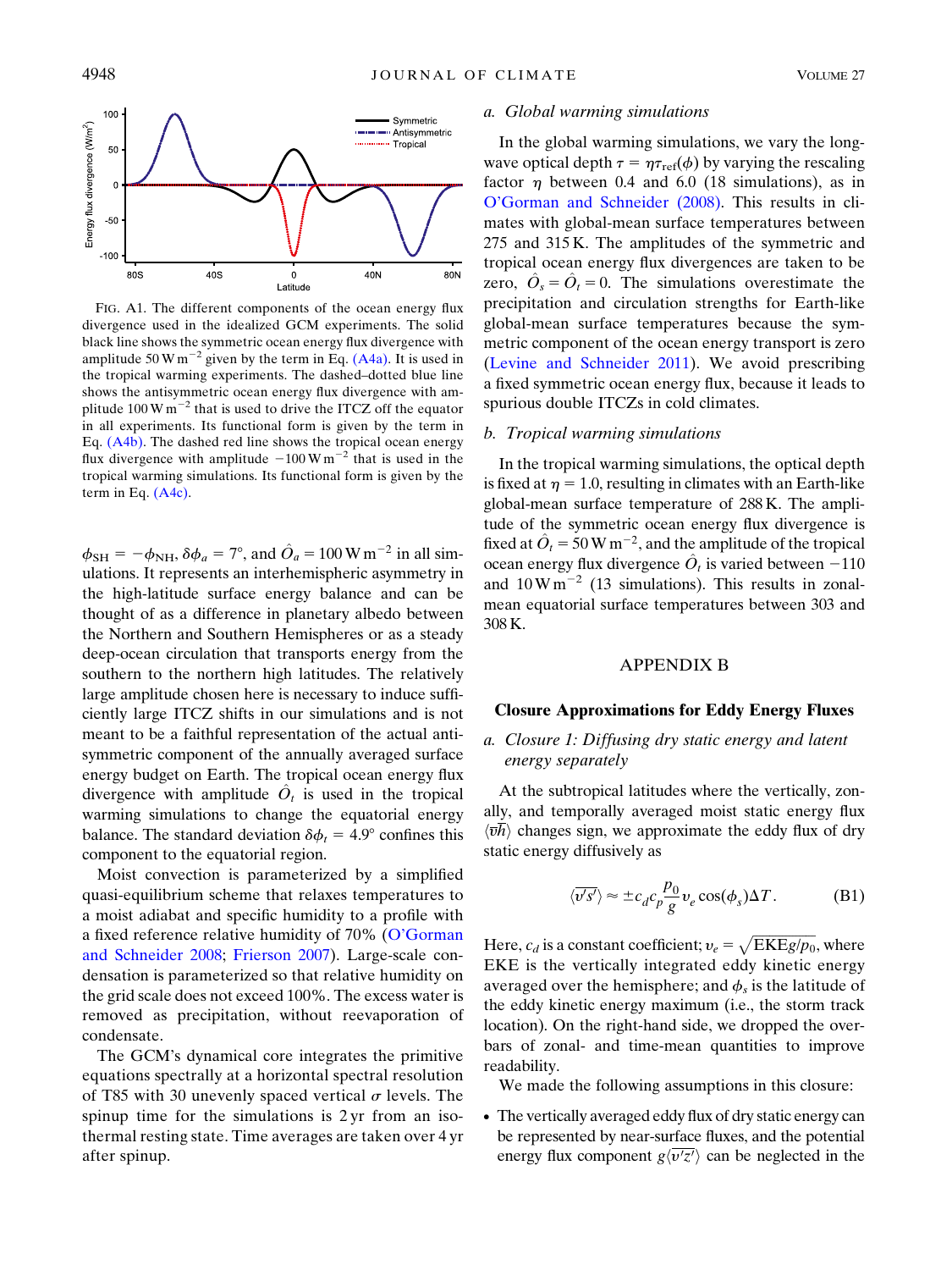extratropics (it vanishes for geostrophic advecting velocities if the zonal and temporal mean is taken along isobars).

- The near-surface eddy fluxes can be closed diffusively invoking an average eddy velocity.
- The relevant length scale for the diffusive closure is given by the energy-containing length scale of the turbulent velocity field, and mean temperatures vary over the same length scale, assumed to extend from the subtropics to near the poles. (This justifies the use of pole to subtropics temperature differences provided changes in eddy length scales with climate are ignored.)

For the eddy flux of specific humidity  $q$  (or latent energy  $L_v q$ , we use a scaling in terms of the meridional gradient of specific humidity along (dry) isentropes near the surface  $\langle v'q'\rangle \propto v_e \partial_y q|_{\theta}$  ([Caballero and Langen 2005;](#page-13-19)<br>Q'Gorman, and Schneider 2008; Pierrehumbert 2002; [O'Gorman and Schneider 2008;](#page-14-11) [Pierrehumbert 2002;](#page-14-16) [Caballero and Hanley 2012\)](#page-13-20). The meridional gradient of specific humidity  $q \approx Hq_s$  along isentropes can be reexpressed in terms of the relative humidity  $H$  and the saturation specific humidity  $q_s$ . To calculate derivatives of  $q_s$  along isentropes, we use the simplified Clausius– Clapeyron relation also used in the GCM,

$$
e_s(T) = e_0 \exp\left[-\frac{L_v}{R_v}\left(\frac{1}{T} - \frac{1}{T_0}\right)\right],
$$
 (B2)

where  $e_0 = 610.78$  Pa,  $R_v = 461.5$  J K<sup>-1</sup> kg<sup>-1</sup> is the gas constant of water vapor, and  $T_0 = 273.16$  K. The saturation vapor pressure and the specific humidity  $q_s$  are approximately related by  $q_s \approx \epsilon_r e_s / p$ , with  $\epsilon_r \approx 0.622$  being the ratio of the gas constants of dry air and water vapor. The derivative of  $q$  along isentropes is then given by

$$
\left. \frac{\partial q}{\partial y} \right|_{\theta} = \frac{\mathcal{H}q_s}{p} \left( \frac{\epsilon_r L_v}{c_p T} - 1 \right) \left. \frac{\partial p}{\partial y} \right|_{\theta} + q_s \frac{\partial \mathcal{H}}{\partial y} \right|_{\theta} . \tag{B3}
$$

We neglect gradients of relative humidity along isentropes and rewrite the slope of isentropes in terms of meridional gradients of potential temperature  $\partial_{\nu}\theta$  and static stability  $\partial_p \theta$ . Averaging over the extratropics introduces the pole to subtropics temperature difference  $\Delta T$  and the location of the storm track as in Eq. [\(B1\).](#page-11-2) Because specific humidity decays rapidly with altitude away from the surface, we obtain a scaling for the eddy moisture fluxes at the edges of the tropics in terms of the subtropical near-surface saturation specific humidity and relative humidity,

$$
\langle \overline{v'q'} \rangle \approx \pm c_m \frac{p_0}{g} v_e \cos(\phi_s) \Delta T \left( \frac{\epsilon_r L_v}{c_p T} - 1 \right) \mathcal{H} \hat{\Gamma} q_s. \tag{B4}
$$

Here,  $c_m$  is a constant coefficient,  $\hat{\Gamma}^{-1} = -p_0 \partial_p \theta$  is a static stability measure averaged over the extratropics, and  $T$  is a near-surface temperature. We evaluate the near-surface temperature T, relative humidity  $H$ , and saturation specific humidity  $q_s$  in the subtropics at  $\pm 20^\circ$ .

In addition to the assumptions made for the dry fluxes, we made the following assumptions for this closure:

- The near-surface turbulent fluxes can be closed via eddy velocities and gradients along isentropes.
- Gradients of relative humidity along isentropes are unimportant for gradients of specific humidity along isentropes.

<span id="page-12-0"></span>Combining the closures for the eddy fluxes of dry static energy and latent energy, we obtain the eddy flux of moist static energy in the subtropics,

$$
\langle \overline{v'h'} \rangle = \langle \overline{v's'} \rangle (1 + \beta q_s)
$$
 (B5a)

$$
= \pm \alpha v_e \Delta T (1 + \beta q_s), \tag{B5b}
$$

$$
\alpha = c_d c_p \frac{p_0}{g} \cos(\phi_s), \text{ and } (B5c)
$$

$$
\beta = \frac{c_m}{c_d} \frac{L_v}{c_p} \left( \frac{\epsilon_r L_v}{c_p T} - 1 \right) \mathcal{H} \hat{\Gamma}.
$$
 (B5d)

Determining the coefficients  $c_d$  and  $c_m$  by fitting the flux closures to the simulated fluxes at the reference climate with global-mean surface temperature around 288 K gives  $c_d \approx 0.03$  and  $c_m \approx 0.01$ –0.02. Fitting the coefficients to reanalysis data for Earth's atmosphere gives similar results. The differences in  $c_d$  and  $c_m$  between the hemispheres are around 12% in the GCM simulations and in reanalysis data and so are negligible for our purposes. This closure is used in [section 4](#page-6-2).

#### b. Closure 2: Moist static energy diffusion

The above closure Eq.  $(B5)$  for the eddy moist static energy flux differs from a diffusive closure for the vertically averaged eddy moist static energy flux: it assumes that the vertically averaged eddy dry static energy flux can be approximated in terms of the meridional temperature gradient, neglecting any vertical structure in dry static energy transport, whereas it explicitly takes into account the vertical structure of the eddy latent energy transport. This is reasonable because specific humidity generally varies much more strongly with height than temperature or dry static energy. Diffusing moist static energy directly without taking into account the vertical structure of specific humidity leads to the following expression for the turbulent moist static energy flux at the edges of the tropics (in terms of near-surface quantities):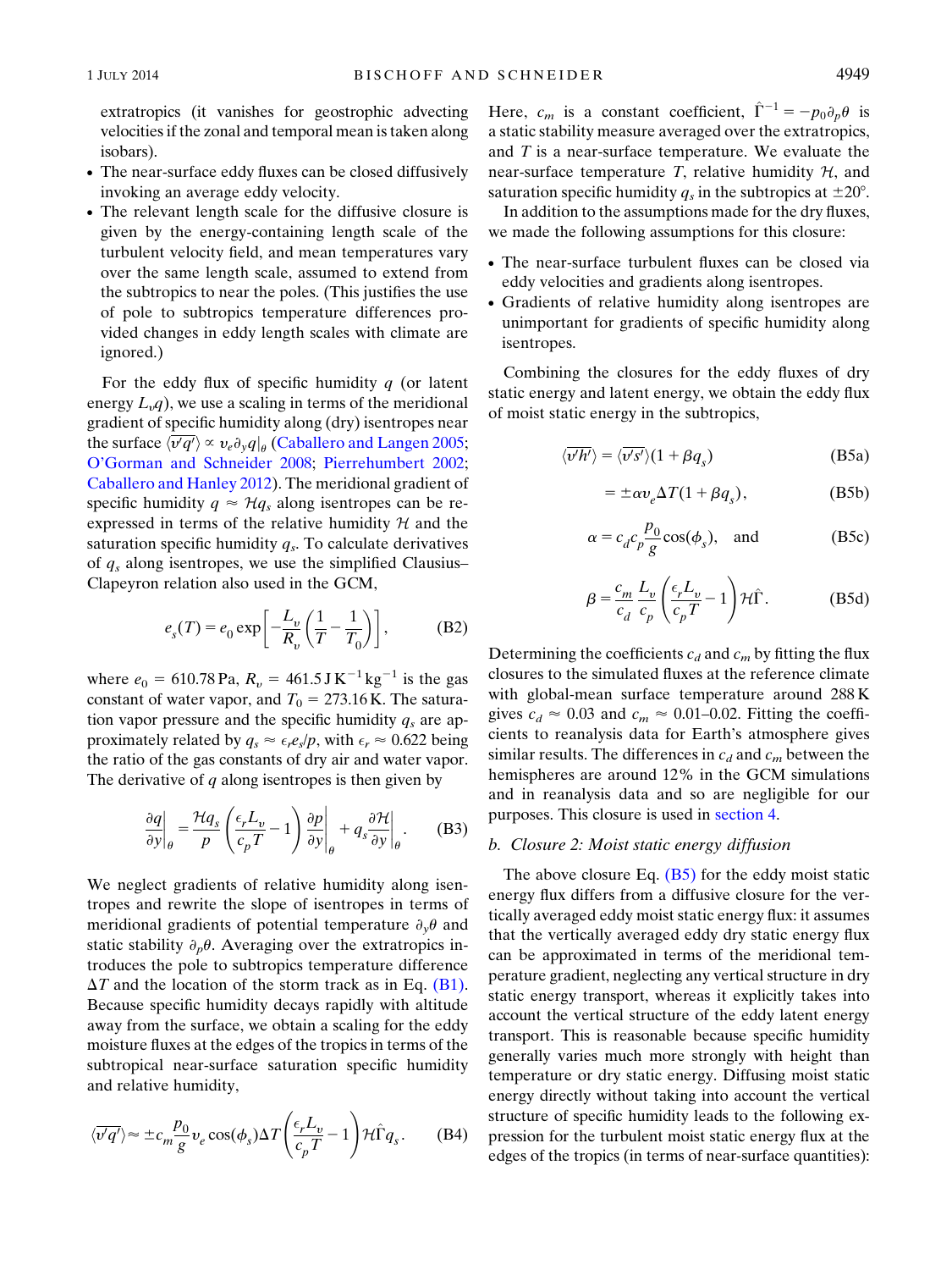<span id="page-13-23"></span>
$$
\langle \overline{v'h'} \rangle \approx \pm c_h \frac{p_0}{g} v_e \cos(\phi_s) \Delta h \tag{B6a}
$$

$$
= \pm c_h \frac{p_0}{g} v_e \cos(\phi_s) (c_p \Delta T + L_v \Delta q)
$$
 (B6b)

$$
= \pm c_h \frac{p_0}{g} v_e \cos(\phi_s) \left( c_p \Delta T + \frac{L_v^2 \mathcal{H} q_s}{R_v T^2} \Delta T \right) \quad \text{(B6c)}
$$

$$
= \pm c_h c_p \frac{p_0}{g} v_e \cos(\phi_s) \Delta T \left( 1 + \frac{L_v^2 \mathcal{H}}{c_p R_v T^2} q_s \right)
$$
(B6d)

$$
= \langle \overline{v's'} \rangle (1 + \beta' q_s), \tag{B6e}
$$

$$
\alpha' = c_h c_p \frac{p_0}{g} v_e \cos(\phi_s), \text{ and } (B6f)
$$

$$
\beta' = \frac{L_v^2 \mathcal{H}}{c_p R_v T^2}.
$$
 (B6g)

Here,  $c_h = c_d$  is a dimensionless coefficient and h, T, H, and q are evaluated near the surface. Comparing  $\beta$  from the closure Eq. [\(B5\)](#page-12-0) with  $\beta'$  from Eq. [\(B6\)](#page-13-23) reveals the difference between the two approaches. For Earth's climate,  $\beta' q_s \approx 1$ . The closure Eq. [\(B6\)](#page-13-23) overestimates the latent energy transport for Earth-like global-mean surface temperatures ( $T \approx 290 \text{ K}$ ) by 20%–25% in our simulations, but it has the virtue of only requiring one fitting parameter  $c_h$ .

For the inferences in [section 4](#page-6-2), both closure schemes are equally useful. The choice of closure does not affect our conclusions.

#### **REFERENCES**

- <span id="page-13-0"></span>Adler, R. F., and Coauthors, 2003: The Version-2 Global Precipitation Climatology Project (GPCP) monthly precipitation analysis (1979–present). J. Hydrometeor., 4, 1147–1167, doi:[10.1175/1525-7541\(2003\)004](http://dx.doi.org/10.1175/1525-7541(2003)004<1147:TVGPCP>2.0.CO;2)<1147:TVGPCP>2.0.CO;2.
- <span id="page-13-3"></span>Arbuszewski, J. A., P. B. deMenocal, C. Cléroux, L. Bradtmiller, and A. Mix, 2013: Meridional shifts of the Atlantic intertropical convergence zone since the Last Glacial Maximum. Nat. Geosci., 6, 959–962, doi[:10.1038/ngeo1961](http://dx.doi.org/10.1038/ngeo1961).
- <span id="page-13-1"></span>Berry, G., and M. J. Reeder, 2014: Objective identification of the intertropical convergence zone: Climatology and trends from the ERA-Interim. J. Climate, 27, 1894–1909, doi[:10.1175/](http://dx.doi.org/10.1175/JCLI-D-13-00339.1) [JCLI-D-13-00339.1.](http://dx.doi.org/10.1175/JCLI-D-13-00339.1)
- <span id="page-13-7"></span>Broccoli, A. J., K. A. Dahl, and R. J. Stouffer, 2006: Response of the ITCZ to Northern Hemisphere cooling. Geophys. Res. Lett., 33, L01702, doi[:10.1029/2005GL024546](http://dx.doi.org/10.1029/2005GL024546).
- <span id="page-13-19"></span>Caballero, R., and P. L. Langen, 2005: The dynamic range of poleward energy transport in an atmospheric general circulation model. Geophys. Res. Lett., 32, L02705, doi[:10.1029/](http://dx.doi.org/10.1029/2004GL021581) [2004GL021581.](http://dx.doi.org/10.1029/2004GL021581)
- <span id="page-13-20"></span>——, and J. Hanley, 2012: Midlatitude eddies, storm-track diffusivity, and poleward moisture transport in warm climates. J. Atmos. Sci., 69, 3237–3250, doi[:10.1175/JAS-D-12-035.1](http://dx.doi.org/10.1175/JAS-D-12-035.1).
- <span id="page-13-6"></span>Chiang, J. C. H., and C. M. Bitz, 2005: Influence of high latitude ice cover on the marine intertropical convergence zone. Climate Dyn., 25, 477–496, doi[:10.1007/s00382-005-0040-5](http://dx.doi.org/10.1007/s00382-005-0040-5).
- <span id="page-13-4"></span>——, and A. R. Friedman, 2012: Extratropical cooling, interhemispheric thermal gradients, and tropical climate change. Annu. Rev. Earth Planet. Sci., 40, 383–412, doi[:10.1146/](http://dx.doi.org/10.1146/annurev-earth-042711-105545) [annurev-earth-042711-105545.](http://dx.doi.org/10.1146/annurev-earth-042711-105545)
- <span id="page-13-5"></span>——, M. Biasutti, and D. S. Battisti, 2003: Sensitivity of the Atlantic intertropical convergence zone to Last Glacial Maximum boundary conditions. Paleoceanography, 18, 1094, doi:[10.1029/](http://dx.doi.org/10.1029/2003PA000916) [2003PA000916](http://dx.doi.org/10.1029/2003PA000916).
- <span id="page-13-11"></span>Cvijanovic, I., and J. C. H. Chiang, 2013: Global energy budget changes to high latitude North Atlantic cooling and the tropical ITCZ response. Climate Dyn., 40, 1435–1452, doi:[10.1007/](http://dx.doi.org/10.1007/s00382-012-1482-1) [s00382-012-1482-1](http://dx.doi.org/10.1007/s00382-012-1482-1).
- <span id="page-13-12"></span>Dai, A., and T. M. L. Wigley, 2000: Global patterns of ENSOinduced precipitation. Geophys. Res. Lett., 27, 1283-1286, doi[:10.1029/1999GL011140.](http://dx.doi.org/10.1029/1999GL011140)
- <span id="page-13-9"></span>Donohoe, A., J. Marshall, D. Ferreira, and D. McGee, 2013: The relationship between ITCZ location and cross-equatorial atmospheric heat transport: From the seasonal cycle to the Last Glacial Maximum. J. Climate, 26, 3597–3618, doi:[10.1175/JCLI-D-12-00467.1.](http://dx.doi.org/10.1175/JCLI-D-12-00467.1)
- <span id="page-13-10"></span>——, ——, ——, K. Armour, and D. McGee, 2014: The interannual variability of tropical precipitation and interhemispheric energy transport. J. Climate, 27, 3377–3392, doi[:10.1175/JCLI-D-13-00499.1](http://dx.doi.org/10.1175/JCLI-D-13-00499.1).
- <span id="page-13-13"></span>Fasullo, J. T., and K. E. Trenberth, 2008: The annual cycle of the energy budget. Part II: Meridional structures and poleward trans-ports. J. Climate, 21, 2313-2325, doi[:10.1175/2007JCLI1936.1](http://dx.doi.org/10.1175/2007JCLI1936.1).
- <span id="page-13-22"></span>Friedman, A. R., Y.-T. Hwang, J. C. H. Chiang, and D. M. W. Frierson, 2013: Interhemispheric temperature asymmetry over the twentieth century and in future projections. J. Climate, 26, 5419–5433, doi[:10.1175/JCLI-D-12-00525.1.](http://dx.doi.org/10.1175/JCLI-D-12-00525.1)
- <span id="page-13-18"></span>Frierson, D. M. W., 2007: The dynamics of idealized convection schemes and their effect on the zonally averaged tropical circulation. J. Atmos. Sci., 64, 1959–1976, doi:[10.1175/JAS3935.1](http://dx.doi.org/10.1175/JAS3935.1).
- <span id="page-13-8"></span>——, and Y.-T. Hwang, 2012: Extratropical influence on ITCZ shifts in slab ocean simulations of global warming. J. Climate, 25, 720–733, doi[:10.1175/JCLI-D-11-00116.1](http://dx.doi.org/10.1175/JCLI-D-11-00116.1).
- <span id="page-13-17"></span>——, I. M. Held, and P. Zurita-Gotor, 2006: A gray-radiation aquaplanet moist GCM. Part I: Static stability and eddy scale. J. Atmos. Sci., 63, 2548–2566, doi[:10.1175/JAS3753.1](http://dx.doi.org/10.1175/JAS3753.1).
- <span id="page-13-14"></span>——, and Coauthors, 2013: Contribution of ocean overturning circulation to tropical rainfall peak in the Northern Hemisphere. Nat. Geosci., 6, 940–944, doi:[10.1038/ngeo1987](http://dx.doi.org/10.1038/ngeo1987).
- <span id="page-13-15"></span>Fučkar, N. S., S.-P. Xie, R. Farneti, E. A. Maroon, and D. M. W. Frierson, 2013: Influence of the extratropical ocean circulation on the intertropical convergence zone in an idealized coupled general circulation model. J. Climate, 26, 4612–4629, doi[:10.1175/](http://dx.doi.org/10.1175/JCLI-D-12-00294.1) [JCLI-D-12-00294.1](http://dx.doi.org/10.1175/JCLI-D-12-00294.1).
- <span id="page-13-21"></span>Galewsky, J., A. Sobel, and I. M. Held, 2005: Diagnosis of subtropical humidity dynamics using tracers of last saturation. J. Atmos. Sci., 62, 3353–3367, doi[:10.1175/JAS3533.1](http://dx.doi.org/10.1175/JAS3533.1).
- <span id="page-13-16"></span>Ganachaud, A., and C. Wunsch, 2000: Improved estimates of global ocean circulation, heat transport and mixing from hydrographic data. Nature, 408, 453–457, doi:[10.1038/35044048](http://dx.doi.org/10.1038/35044048).
- <span id="page-13-2"></span>Haug, G. H., K. A. Hughen, D. M. Sigman, L. C. Peterson, and U. Röhl, 2001: Southward migration of the intertropical convergence zone through the Holocene. Science, 293, 1304–1308, doi:[10.1126/science.1059725](http://dx.doi.org/10.1126/science.1059725).